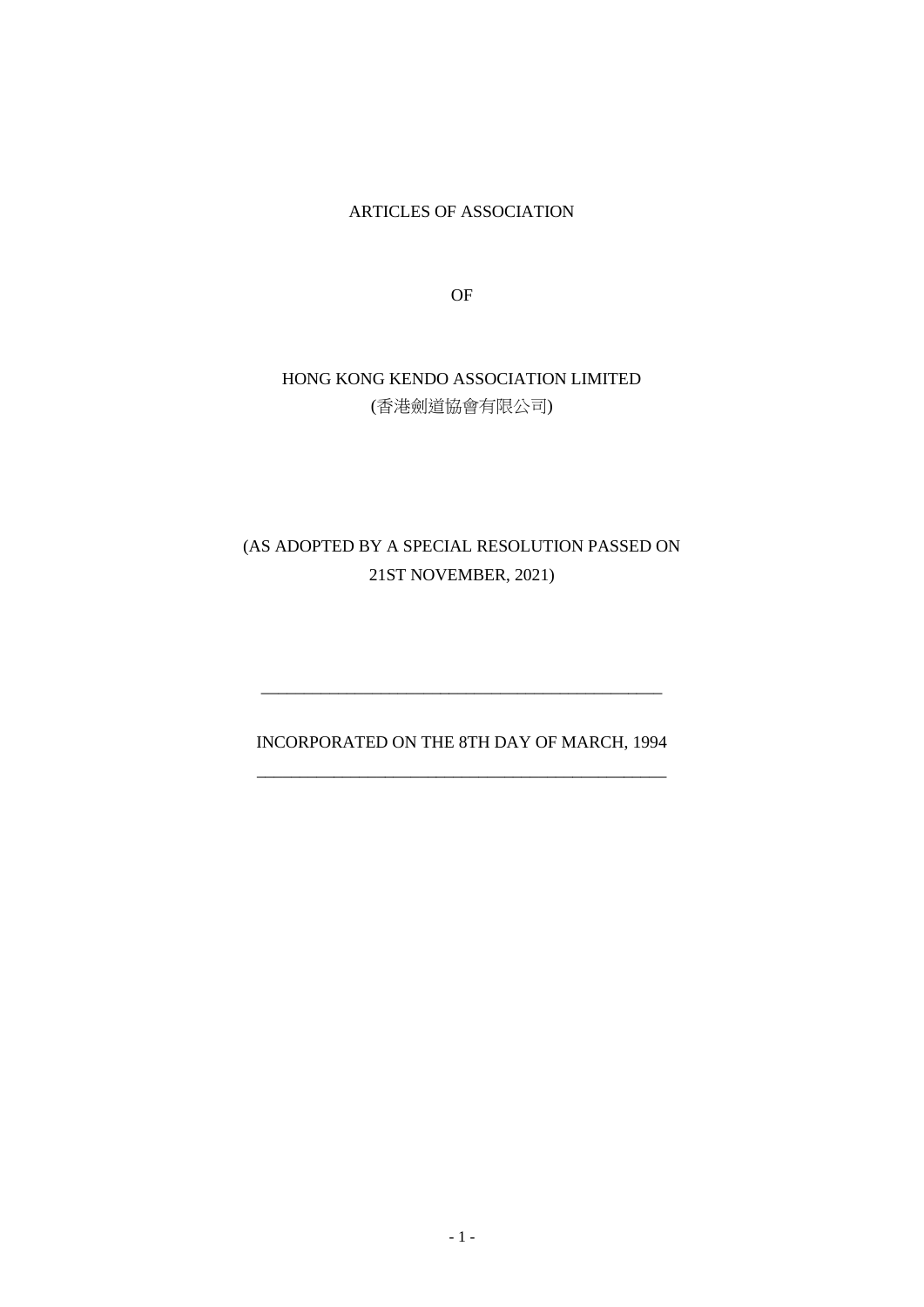## THE COMPANIES ORDINANCE (CHAPTER 622)

*Company Limited by Guarantee and Not Having a Share Capital*

#### ARTICLES OF ASSOCIATION

*\_\_\_\_\_\_\_\_\_\_\_\_\_\_\_\_\_\_\_\_\_\_\_\_\_\_*

#### OF

### HONG KONG KENDO ASSOCIATION LIMITED

(香港劍道協會有限公司)

\_\_\_\_\_\_\_\_\_\_\_\_\_\_\_\_\_\_\_\_\_\_\_\_\_\_

(As adopted by a special resolution passed on 21st November, 2021

#### **Definitions**

In both Part A and Part B of the Articles of Association, unless there be something in the subject or context inconsistent therewith:-

"Annual General Meeting" means the annual general meeting of the Members.

"Articles of Association" means the articles of association of the Company as amended, supplemented or otherwise modified from time to time.

"Companies Ordinance" means the Companies Ordinance, Chapter 622 of the Laws of Hong Kong, including the related subsidiary legislation, as amended, supplemented or otherwise modified from time to time.

"Company" means the company registered as "Hong Kong Kendo Association Limited (香港劍 道協會有限公司)".

"Company Secretary" means the company secretary for the time being of the Company.

"Executive Committee" means the executive committee for the time being of the Company.

"Executive Committee Member" means a member of the Executive Committee (including an officer thereof), who shall be deemed to be a "director" of the Company for the purpose of the Companies Ordinance.

"General Meeting" means a general meeting of the Members specially summoned, not being an Annual General Meeting or its adjournment or postponement.

"HK\$" means Hong Kong dollars, the legal currency in Hong Kong.

"HKICPA" means the Hong Kong Institute of Certified Public Accountants.

"Hong Kong" means The Hong Kong Special Administrative Region of the Peoples' Republic of China.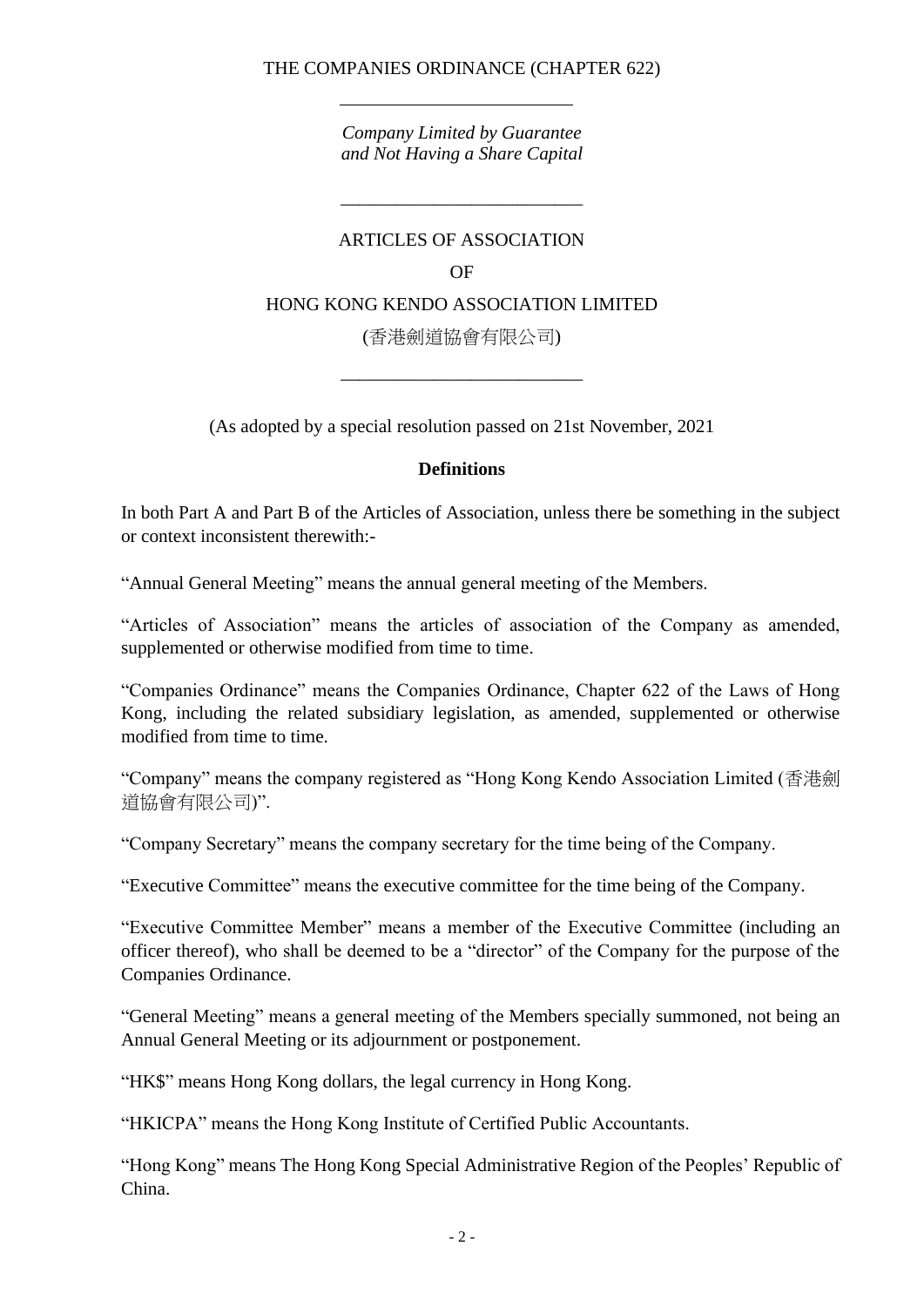"in writing" or "written" means handwritten, typewritten, stencilled or printed or partly in one way and partly in another.

"Member" means a member of the Company.

"Members' Meeting" means the Annual General Meeting or the General Meeting (as the case may be).

"month" means a calendar month.

"office" means the office for the time being of the Company.

'ordinary resolution" has the meaning ascribed thereto under the Companies Ordinance.

"person" or "persons" means a natural person or persons only unless the context otherwise requires.

"predecessor Ordinance" has the meaning ascribed thereto under the Companies Ordinance.

"Registered Office" means the registered office for the time being of the Company.

"Registrar" means the Registrar of Companies appointed under Section 21(1) of the Companies Ordinance.

"Rules" manes any rules, regulations and bye-laws of the Company as amended, supplemented or otherwise modified from time to time.

"Seal" means the common seal for the time being of the Company.

Words importing:

- (i) the singular number only shall include the plural and the converse shall also apply; and
- (ii) the masculine gender shall include the feminine and neuter genders.

## PART A: MANDATORY ARTICLES

- 1. The name of the Company is "**HONG KONG KENDO ASSOCIATION LIMITED (**香港劍道協會有限公司)".
- 2. The Registered Office shall be situated in Hong Kong.
- 3. The objects for which the Company is established are:-
	- (1) To stimulate, promote and safeguard the interest of Kendo, Iaido, Naginata and Jodo in Hong Kong.
	- (2) To acquire and take over the membership, association and/or affiliation of the then unincorporated body known as Hong Kong Kendo Association, and if necessary and applicable, to apply for and become a member, and form association or affiliation with International Kendo Federation, Amateur Sports Federation, Olympic Committee of Hong Kong, Hong Kong Sports Development Board and other establishments, institutions, organisations or association, and the like.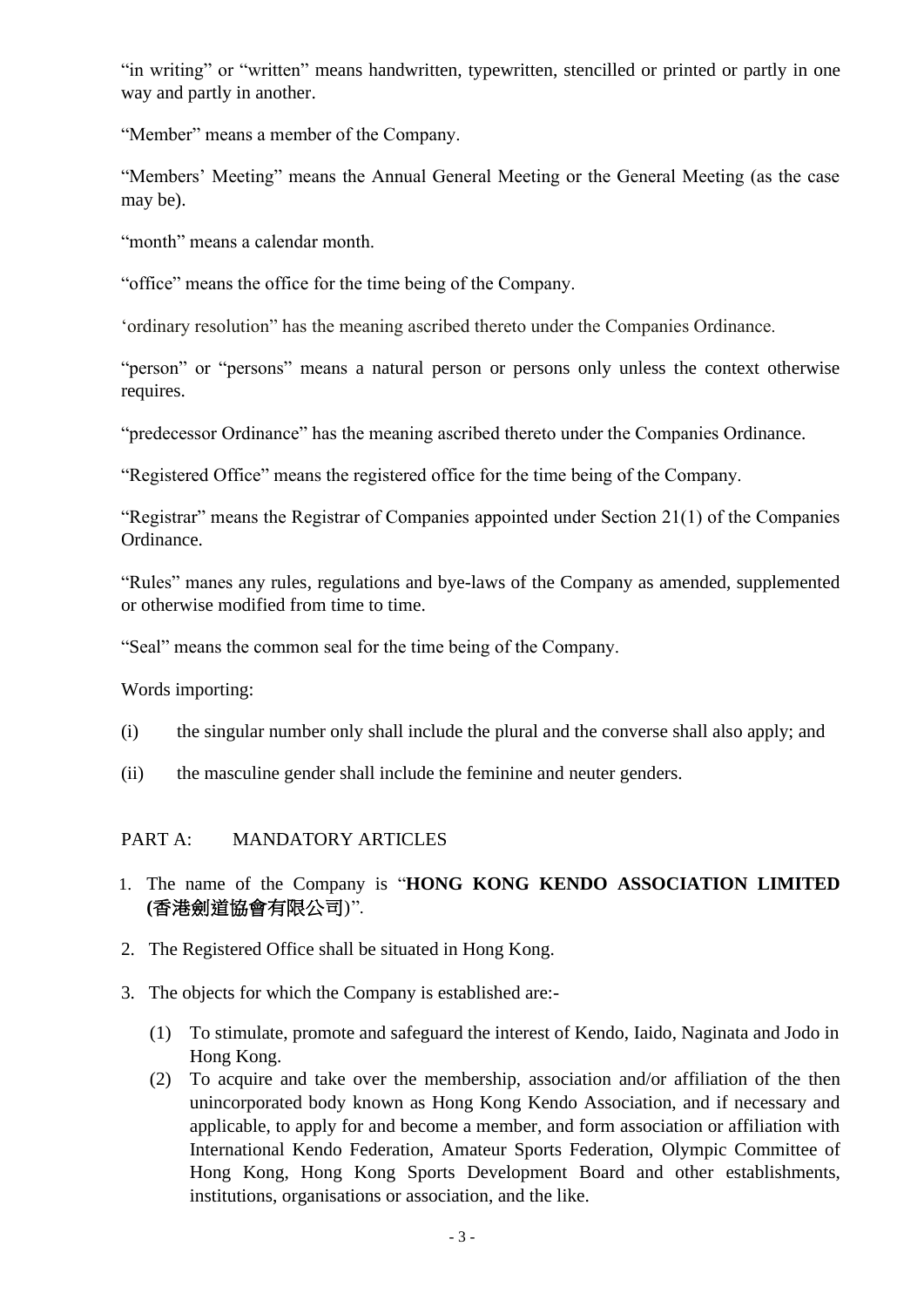- (3) To procure for the Company's recognition by all proper authorities and by the public as the official representative of the interest of all persons in Hong Kong relating to Kendo, Iaido, Naginata or Jodo activities.
- (4) To organise or subscribe to and assist in the seminars, webinars, classes, training, exhibitions and rallies ("**Seminars**"), competitions and dan (grade) examinations of and relating to Kendo, Iaido, Naginata or Jodo activities in Hong Kong and in any other parts of the world.
- (5) To participate in the Seminars organized by other Kendo, Iaido, Naginata or Jodo establishments, institutions, associations or organizations in Hong Kong or any other parts of the world, and all local and overseas Kendo, Iaido, Naginata or Jodo championships competitions, including but not limited to the World Kendo Championship.
- (6) To accept subscriptions and donations (whether of real or personal estate) and devises and bequests for all or any of the objects herein provided and to sell and dispose of, to lease and accept surrenders of leases of and manage all real estate (including leaseholds) so received and not required to be or capable of being occupied for the objects of the Company and generally to manage, invest and expend all monies belonging to the Company.
- (7) To purchase, take on lease or in exchange for, hire or otherwise acquire any real or personal property and any rights or privileges, which the Company may think necessary or convenient for the promotion of its objects, and to construct, maintain and alter any buildings or erections necessary or convenient for the work of the Company.
- (8) To sell, let, mortgage, dispose of or turn to account all or any of the property or assets of the Company as may be thought expedient with a view to the promotion of its objects.
- (9) To hire, employ and engage and from time to time if thought fit suspend, dismiss and replace with secretaries, treasurers, accountants, managers, trainers, tutors, instructors, clerks, servants, groundsmen, workers, employees, lawyers, auditors, surveyors or other professional or non-professional advisers or consultants and to pay them and others, in return for services rendered to the Company, fees, salaries, wages, allowances, disbursements, gratuities, pensions, emoluments or honoraria.
- (10) To establish and support and to aid in the establishment and support of, any other association, or organisations, establishments and institutions formed or registered for all or any of the objects of the Company.
- (11) To borrow and raise money and to secure or discharge any debt or obligation of or binding on the Company in such manner as may be thought fit and in particular by mortgages and charges upon the undertaking and all or any of the property and assets (present and future) of the Company or by the creation and issue on such terms and conditions as may be thought expedient of debentures, debenture stock, bonds, notes or other securities of any description.
- (12) To draw, make, accept, endorse, discount, negotiate, execute and issue bills of exchange, promissory notes and other negotiable or transferable instruments.
- (13) To invest and deal with the moneys of the Company not immediately required for its objects in or upon such investments, securities or property (including land of any tenure) as may be thought fit, and to lend money to and guarantee the payment of money or the performance of the obligations of any company, firm or person.
- (14) To take all necessary or proper steps with the authorities, national, local, municipal or otherwise, of any place in which the Company may have interests, and to carry on any negotiations or operation for the purpose of directly or indirectly promoting the objects of the Company or effecting any modifications in the constitution of the Company, and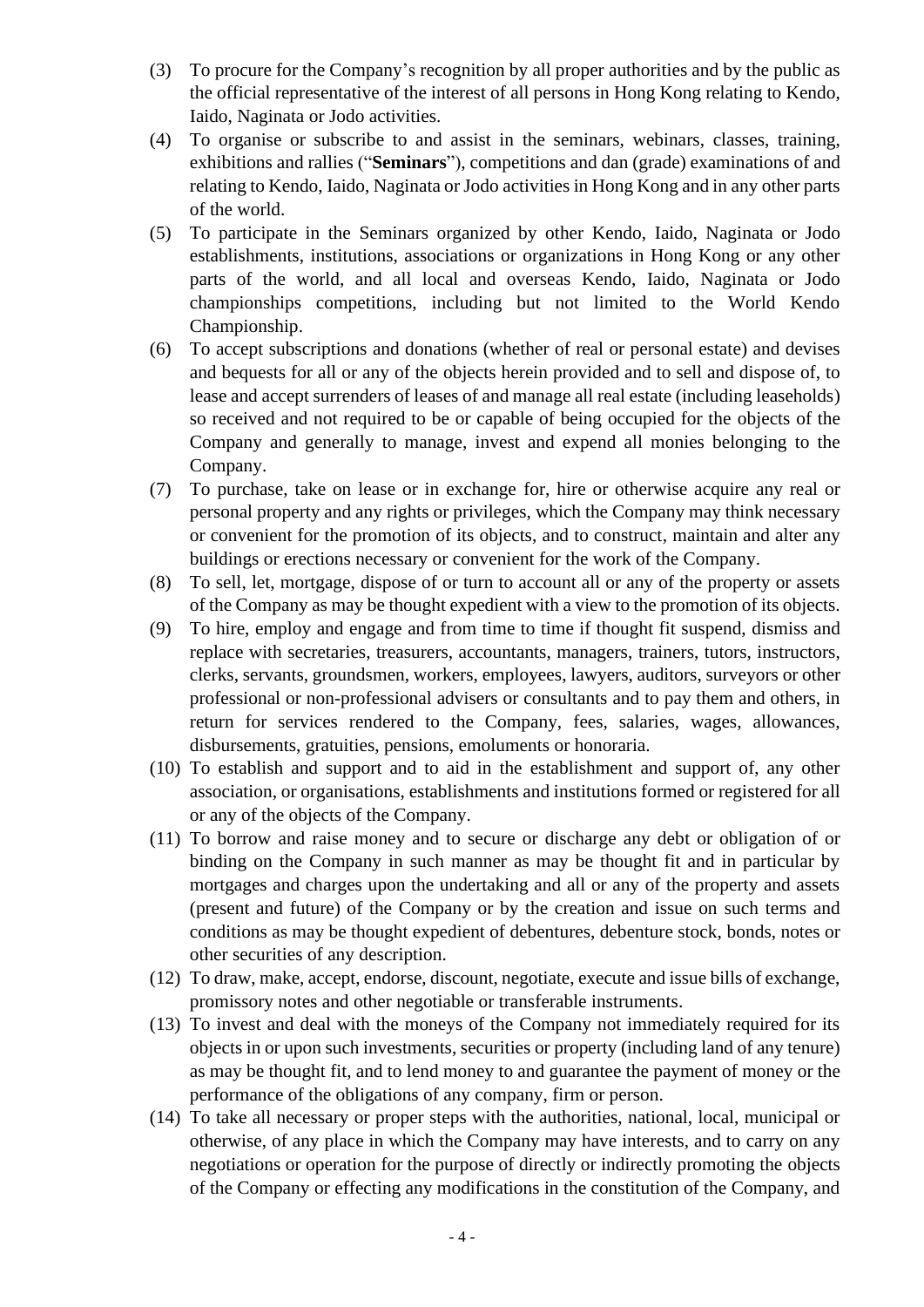to oppose any steps taken by any other company, firm or person which may be considered likely directly or indirectly to prejudice the objects of the Company.

(15) To do all such things as are incidental or conducive to the attainment of the above objects or any of them.

AND it is hereby declared that the word "company" in this article except where used in reference to the Company shall be deemed to include any partnership or other body of persons whether incorporated or not incorporated and wherever domiciled and further the intention is that the object specified in each paragraph of this article shall be an independent main object and be in nowise limited or restricted by reference to or inference from the terms of any other paragraph or the name of the Company and that in the event of any ambiguity, this article shall be construed in such a way as to widen and not to restrict the powers of the Company.

4. The income and property of the Company, whencesoever derived, shall be applied solely towards the promotion of the objects of the Company as set forth in "Part A: Mandatory Articles" of these Articles of Association; and no portion thereof shall be paid or transferred directly or indirectly, by way of dividend, bonus, or otherwise howsoever by way of profit, to the Members.

Provided that nothing herein shall prevent the payment, in good faith, of reasonable and proper remuneration to any officer or servant of the Company, or to any Member, in return for any service actually rendered to the Company, nor prevent the payment of interest at a rate not exceeding 12 per cent per annum or 2 per cent above the prime rate quoted by The Hongkong and Shanghai Banking Corporation Limited for HK\$ loans, whichever is the lower on money lent or reasonable and proper rent for the premises demised or let by any Member to the Company; but so that no Executive Committee Member shall be appointed to any salaried office, or any office paid by fees, and that no remuneration or other benefit in money or money's worth shall be given by the Company to any Executive Committee Member except repayment of out-of-pocket expenses and interest at the rate aforesaid on money lent or reasonable and proper rent for the premises demised or let to the Company provided that the provision last aforesaid shall not apply to any payment to any company of which an Executive Committee Member may be a member and in which such member shall not hold more than one-hundredth part of the registered capital / issued shares, and such member shall not be bound to account for any share of profits he may receive in respect of any such payment.

For the avoidance of doubt, any coaching fee, helper fee, organiser fee, examiner fee or referee fee which has been reasonably and properly approved by an independent sub-committee of the Executive Committee, comprising at least two-thirds of non-Executive Committee Members and all members having no interest in such fee and chaired by a non-Executive Committee Member, can be paid to any Executive Committee Member(s) .

- 5. The liability of the Members is limited.
- 6. Every Member undertakes to contribute to the assets of the Company, in the event of its being wound up or dissolved whilst he is a Member, or within one year after he ceased to be a Member, for payment of the debts and liabilities of the Company contracted before he ceases to be a Member, and of the costs, charges and expenses of winding-up, and for the adjustment of the rights of the contributories among themselves, such amount as may be required not exceeding the sum of HK\$10.00. For the purpose of this article, Honorary Members are not regarded as Members.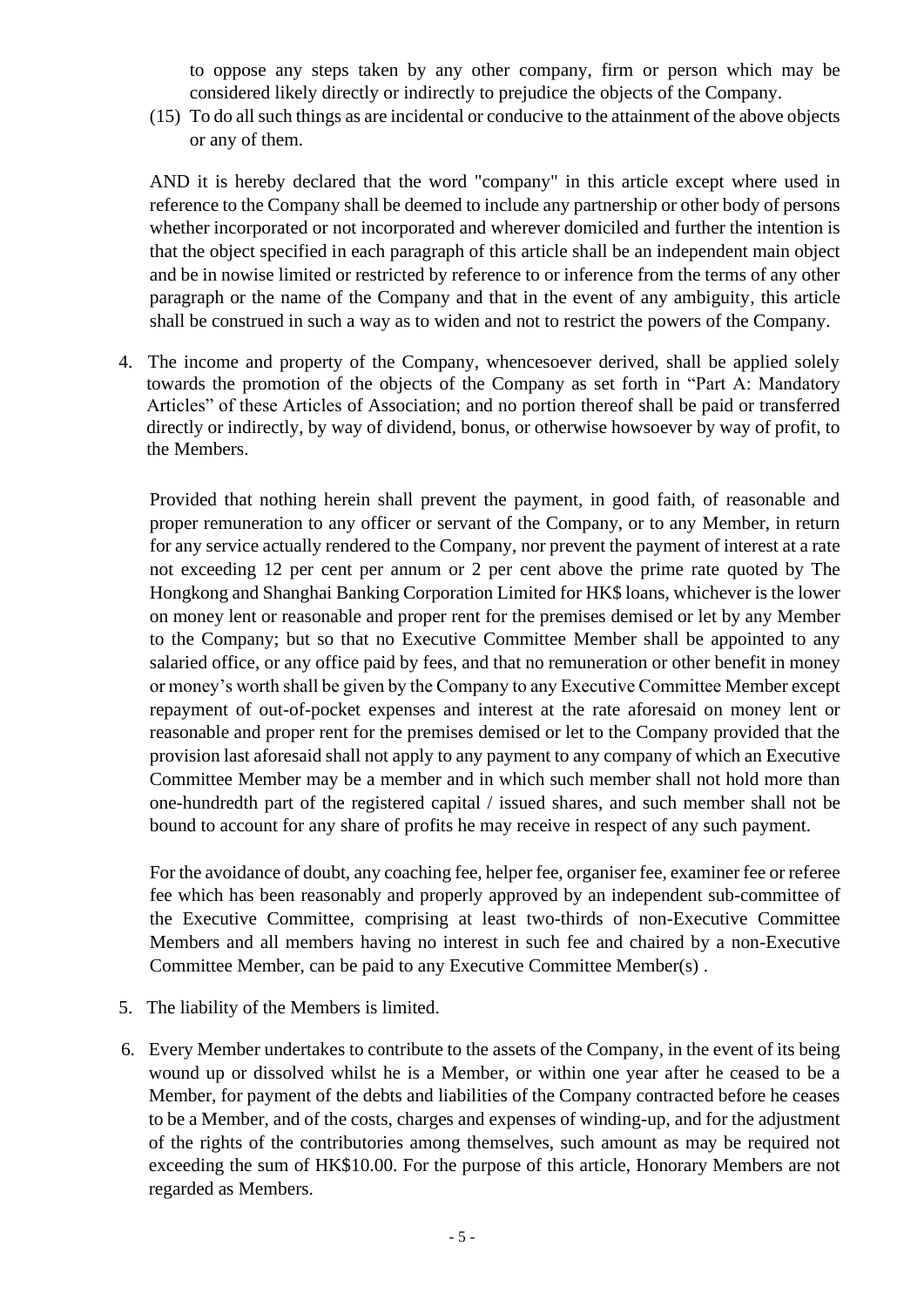- 7. If upon the winding up or dissolution of the Company there remains after the satisfaction of all its debts and liabilities, any property whatsoever, the same shall not be paid to or distributed among the Members; but shall be given or transferred to some other institution or institutions, having objects similar to the objects of the Company, and which shall prohibit the distribution of its or their income and property amongst its or their members to an extent at least as great as is imposed on the Company under or by virtue of article 4 of this Part A above, such institution or institutions to be determined by the Members at or before the time of windingup or dissolution of the Company and in default thereof by a Judge of the High Court of Hong Kong having jurisdiction in regard to charitable funds, and if and so far as effect cannot be given to the aforesaid provision then to some charitable object(s).
- 8. True accounts shall be kept of the sums of money received and expended by the Company, and the matters in respect of which such receipts and expenditures take place, and of the property, credits and liabilities of the Company; and shall be open to the inspection of the Executive Committee. Once at least in every year, the financial statements of the Company shall be examined and the correctness of the statement of financial position ascertained by one or more authorized auditor or auditors.

The founder members (formerly known as subscribers to the memorandum of association when registering the Company in March 1994) of the Company (the "**Founder Members**") were as follows:

| Names and Descriptions of the Founder Members               |
|-------------------------------------------------------------|
| DR. LAI CHEUCK SEEN, EDWARD (黎卓先)<br>Reader                 |
| MR. CHAN YING WO (陳應和)<br>Merchant                          |
| MISS EDA CHEN KAI FAN (陳開芬)<br>Cargo Administration Officer |
| MR. LAI FU YAN, WEINEN (黎富恩)<br>Merchant                    |
| MR. LAU WAI HUNG (劉偉雄)<br><b>Product Designer</b>           |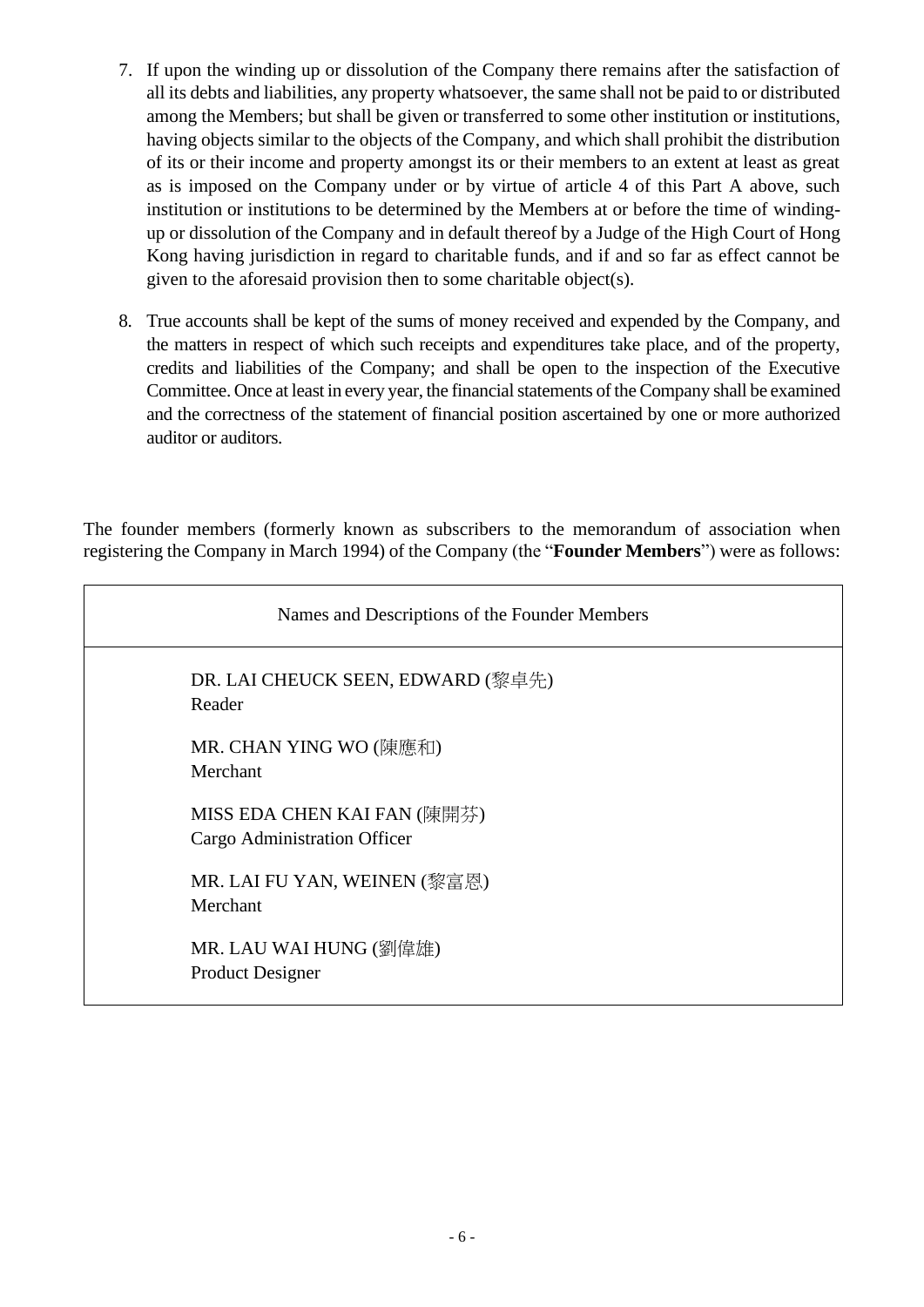### PART B: OTHER ARTICLES

#### **Preliminary and mission**

1. The Company is established for the objects expressed in "Part A: Mandatory Articles" of these Articles of Association. These Articles of Association shall form part of the Rules.

The Company is committed to the fostering and implementation of good corporate governance practices and sound ethical culture and the strict compliance with the policies and procedures established or developed in the conduct of the business and activities of the Company and in the best interests of the Company and the Members as a whole so as to (i) suit the organisational structure, resource capability and operational needs of the Company; and (ii) enhance the accountability of the Executive Committee as well as the committees and sub-committees of the Executive Committee.

#### **Members**

- 2. The number of Members with which the Company proposed to be registered in March 1994 was one hundred, but the Executive Committee may from time to time register an increase of **Members**
- 3. The Founder Members and such other persons as shall be admitted to membership of the Company in accordance with the provisions of this Part B of the Articles of Association shall be Members.
- 4. (1) Members shall be divided into the following categories:

Ordinary Members Associate Members Dojo Members Honorary Members

- (2) (a) Any person who:-
	- (i) is aged 18 years old or above;
	- (ii) is graded First Dan or above in Kendo as recognised by International Kendo Federation; and
	- (iii) has been residing in Hong Kong for not less than twelve (12) consecutive months prior to the date of his application

may apply for membership as an **Ordinary Member** of the Company. Every such application for membership shall be made in writing, signed by the candidate and recommended by an Ordinary Member and shall be in the form prescribed by the Company at the time of the application. The application for membership of any candidate shall be considered by the Executive Committee which may approve or reject the same without assigning any reason therefor to the applicant.

An Ordinary Member is entitled to receive notice of any Members' Meeting and to attend and vote thereat.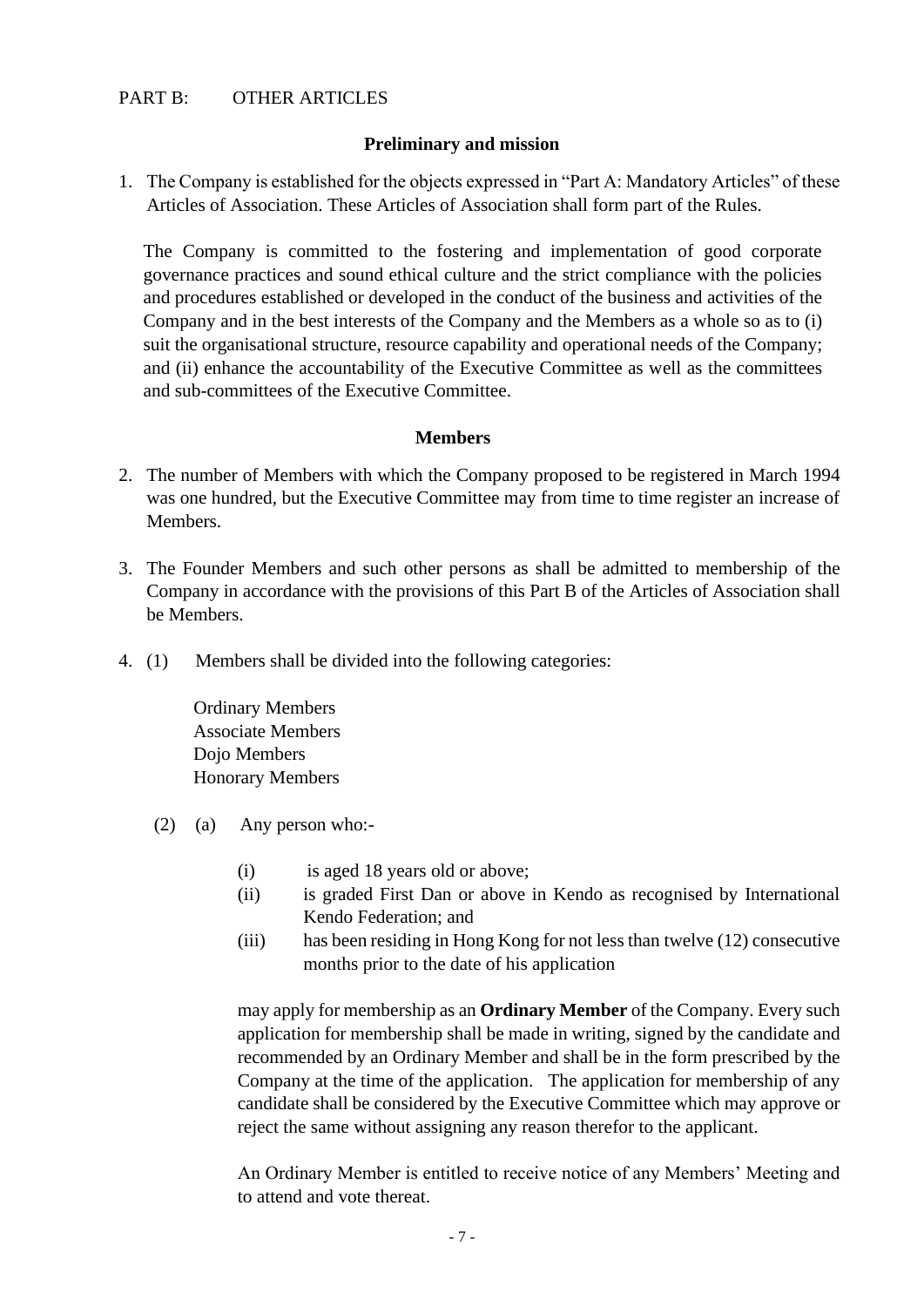(b) Any person who fails to satisfy one or more of the qualifications of an Ordinary Member of the Company may apply for membership as an **Associate Member** of the Company. Every such application for membership shall be made in writing, signed by the candidate and recommended by an Ordinary Member and shall be in the form prescribed by the Company at the time of the application. The application for membership of any candidate shall be considered by the Executive Committee which may approve or reject the same without assigning any reason therefor to the applicant.

An Associate Member is entitled to receive notice of any Members' Meeting. However, an Associate Member is not entitled to attend and vote at any Members' Meeting.

- (c) Notwithstanding paragraph (a) above, the Executive Committee may approve and admit any person who does not satisfy the qualification as set out in paragraph (a) above, as an Ordinary Member.
- (d) Any Dojo (i) which is a legally constituted organisation either possessing a valid business registration certificate, or registered under the Societies Ordinance, Chapter 151 of the Laws of Hong Kong or incorporated or registered under the Companies Ordinance or the predecessor Ordinance; (ii) having not less than ten (10) members; (iii) of which one of the registered persons or directors must be an Ordinary Member of the Company; (iv) whose master possesses 5 Dan or above; and (v) of which the three most senior members possess at least 10 Dan in total, may apply for membership as a **Dojo Member** of the Company. Every such application for membership shall be made in writing, signed by the chairperson or such other authorised person or director of the candidate and recommended by an Ordinary Member and shall be in the form prescribed by the Company at the time of the application.

The application for membership of any candidate shall be considered by the Executive Committee which may approve or reject the same without assigning any reason therefor to the applicant. Applicants failing to fulfil any of the above requirements must have approval from the Executive Committee to obtain dispensation.

A Dojo Member is not entitled to (i) receive notice of any Members' Meeting and (ii) attend and vote thereat.

- (e) Each of the Ordinary Members and Associate Members shall pay an entrance fee, an annual fee and a monthly subscription fee . The Executive Committee may at its discretion from time to time to revise the entrance fee, the annual fee and the monthly subscription fee. The Executive Committee has the right to exempt any Ordinary Member or Associate Member from paying the entrance fee and/or the monthly subscription or a part thereof without giving any reason therefor.
- (f) Every Dojo Member shall pay a monthly tribute to the Company in such amount as may from time to time approved by the Executive Committee. The Executive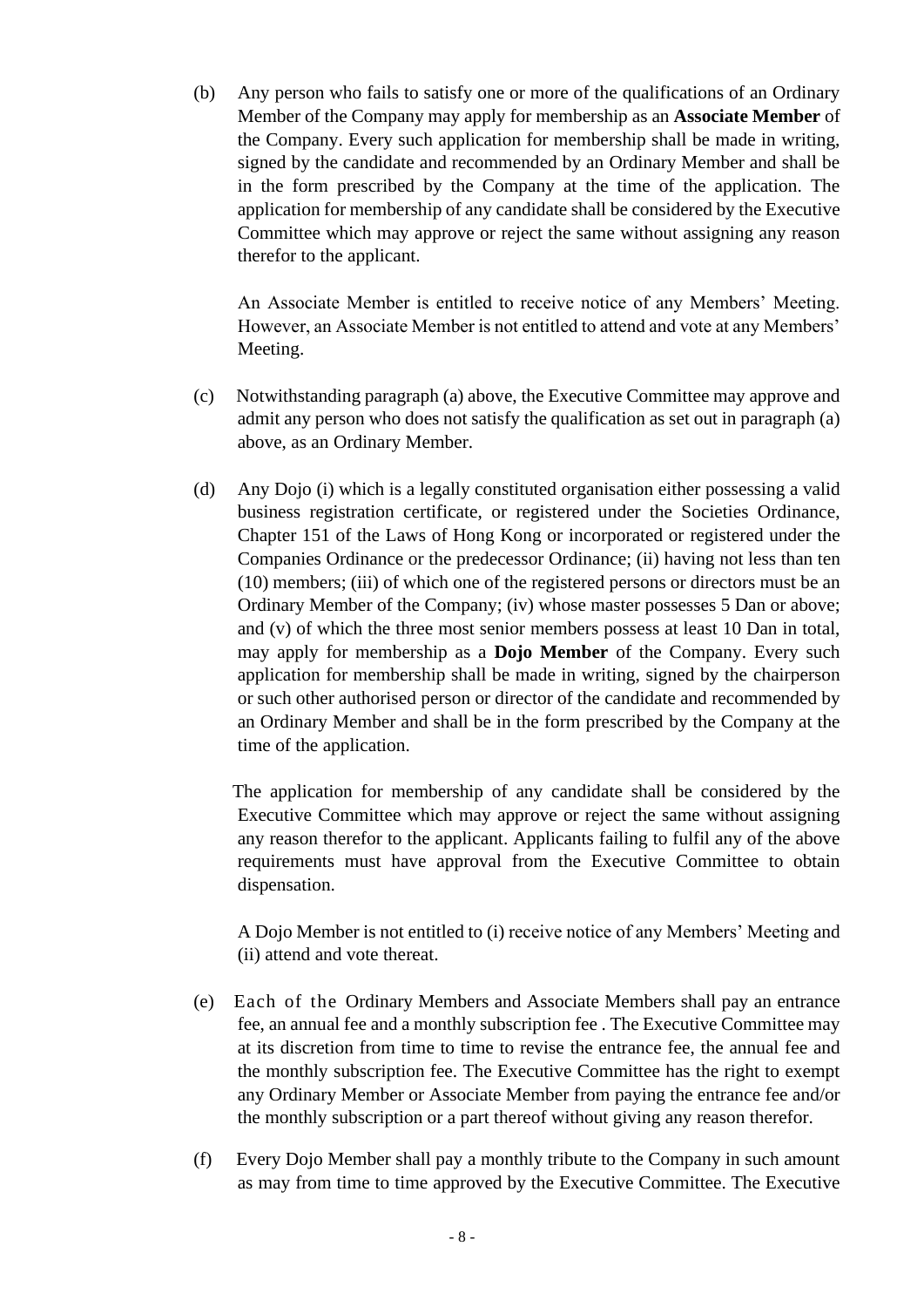Committee has the right to exempt any Dojo Member from paying the monthly tribute or a part thereof without giving any reason therefor.

- (3) Notwithstanding anything to the contrary herein contained, the Founder Members shall be the first Ordinary Members of the Company.
- 5. The Members shall have the duty to observe these Articles of Association and all the Rules for the time being in force and all resolutions of the Company and to pay or subscribe to the Company such other fees as from time to time determined by the Executive Committee at its absolute discretion, which the Company shall demand for from time to time.
- 6. Members changing their place of residence/correspondence address shall give due notice to the Secretary and furnish him with an address to which notices, financial statements and other documents sent by post or otherwise to such address (in default of notice of change of address) shall be considered as duly received by the respective Members.
- 7. The rights and privileges of a Member shall be personal to him; they shall not be transferable by his own act or operation of law and shall cease upon his death or its winding-up, resignation by notice in writing, revocation or ceasing from any cause to be a Member under the provision of these Articles of Association.
- 8. If any Members (whether Ordinary or Associate, individual or Dojo) or Honorary Officers (as described in article 28 of Part B of these Articles of Association below) violates these Articles of Association or Rules, endangers the property of the Company, or his conduct in or out of the Company premises shall, in the opinion of the Executive Committee, be injurious to the name or interests of the Company or be such as to render him unfit to be a Member, then the Executive Committee shall have full power, subject to the approval of the Senate of the Company under article 47 of Part B of these Articles below, to strike out his name from the register of Members without giving any reason therefor, and he shall ipso facto cease to be a Member. The Company shall not refund any entrance fee, subscription or tribute, if any, to any Member who discontinues to be a Member either by death/winding-up, resignation, revocation or any other causes.

## **Annual General Meeting and General Meetings**

- 9. Subject to the provisions of the Companies Ordinance, an Annual General Meeting shall be held once in every calendar year at such time at such place as may be determined by the Executive Committee provided that it must be held within nine months after the financial year end date of the Company. The business to be conducted at the Annual General Meeting shall be:
	- (a) receiving of the report of the Executive Committee covering the activities of the Company during the preceding financial year;
	- (b) consideration and adoption of the audited financial statements for the preceding financial year;
	- (c) election of the Executive Committee Members including officers;
	- (d) appointment of independent auditors and fixing of their remuneration;
	- (e) election of members of the Senate of the Company; and
	- (f) any other business of which notice in writing has been given by the Members to the Company Secretary not less than fourteen days prior to the date of the meeting.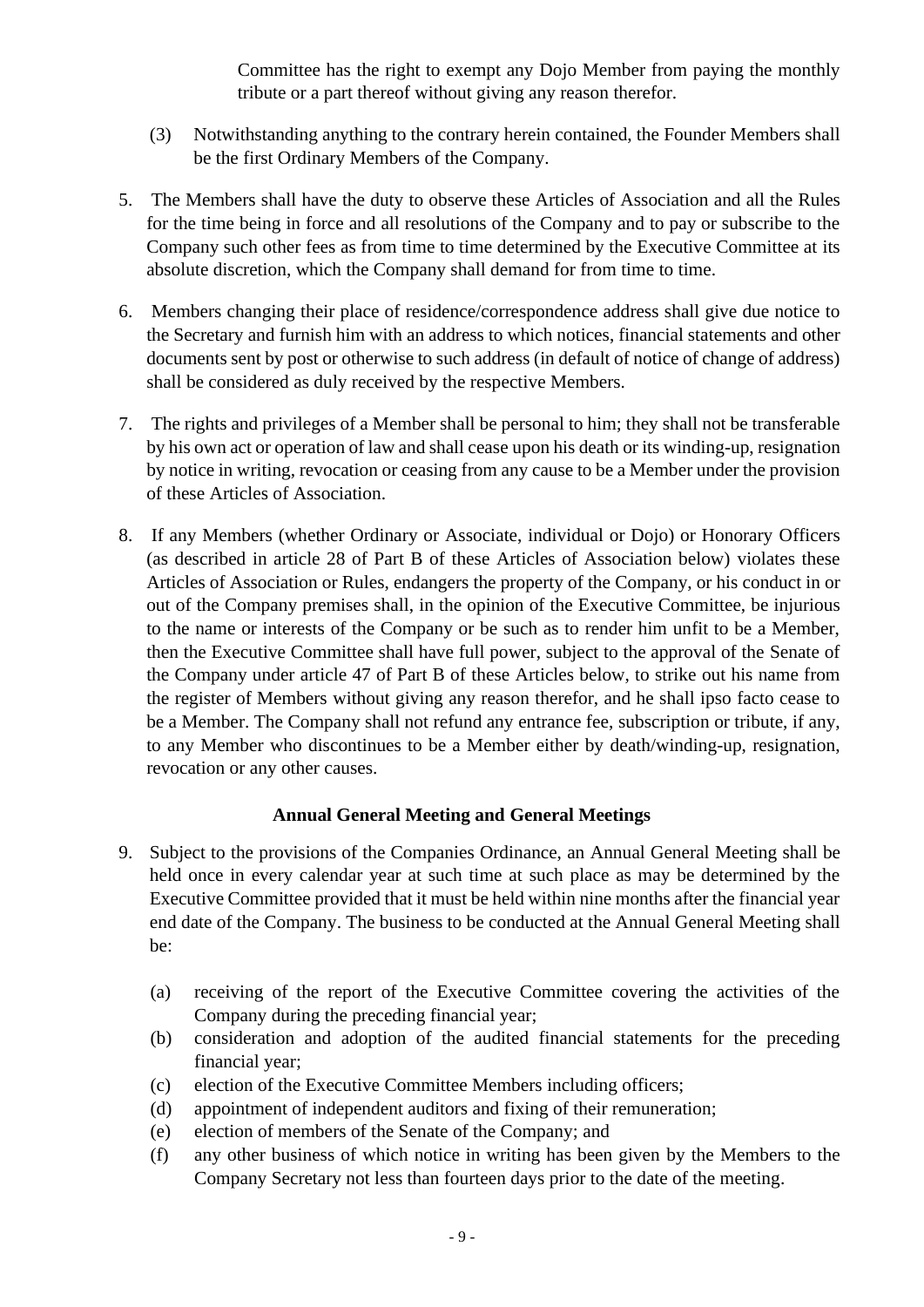- 10. All meetings of the Members other than the Annual General Meetings shall be called General Meetings.
- 11. The Executive Committee may, whenever it thinks fit, convene a General Meeting and General Meetings shall also be convened on the requisition of not less than five per cent of the total number of the Members having the right to vote or by such requisitionists as provided under Sections 566 to 568 of the Companies Ordinance.
- 11A.The Executive Committee may, if considered reasonable and proper, postpone any Members' Meeting convened but not yet held or change the form thereof.

### **Notice of Annual General Meeting and General Meetings**

- 12. Subject to the provisions of Section 571 of the Companies Ordinance, at least 21 days' notice in writing has to be given in case of the Annual General Meeting and in case of a meeting of the Members other than an Annual General Meeting, at least 14 days' notice in writing has to be given. The notice shall be specifying the place, the day and the hour of the meeting and in the case of special business, the general nature of that business shall be given to such persons as are, under the regulations of the Company, entitled to receive such notice from the Company. Provided that a meeting of the Company shall, notwithstanding that it is called by shorter notice than that specified in this article, be deemed to have been duly called if it is so agreed:
	- (a) in the case of an Annual General Meeting, by all the Members entitled to attend and vote thereat; and
	- (b) in the case of any other meeting, by a majority in number of the Members having a right to attend and vote at the meeting, being a majority together representing not less than 95 per cent of the total voting rights of all the Members entitled to attend and vote at that meeting.
- 13. The accidental omission to give notice of a meeting to, or the non-receipt of notice of a meeting by, any Member shall not invalidate the proceedings at any meeting.

### **Proceedings at Annual General Meeting and General Meetings**

- 14. Any business that is transacted at a General Meeting and all businesses that are transacted at an Annual General Meeting, with the exception of the consideration and adoption of the audited financial statements (including the statement of financial position) and the reports of the Executive Committee and of the independent auditors, the election of the Executive Committee Members in place of those retiring, and the appointment, and the fixing of the remuneration, of the independent auditors, shall be deemed special.
- 15. No business shall be transacted at any Members' Meeting unless a quorum of Members who are entitled to vote thereat is present in person or by proxy throughout the meeting when the meeting proceeds to business, and such quorum shall consist of not less than thirty (30) per cent of the total number of the Ordinary Members present personally or by proxy.
- 15A.A Member's Meeting may be held by means of such telephone, electronic or other communication facilities as permit all persons participating in the meeting to communicate with each other simultaneously and instantaneously, and participation in such a meeting should constitute presence of such meeting.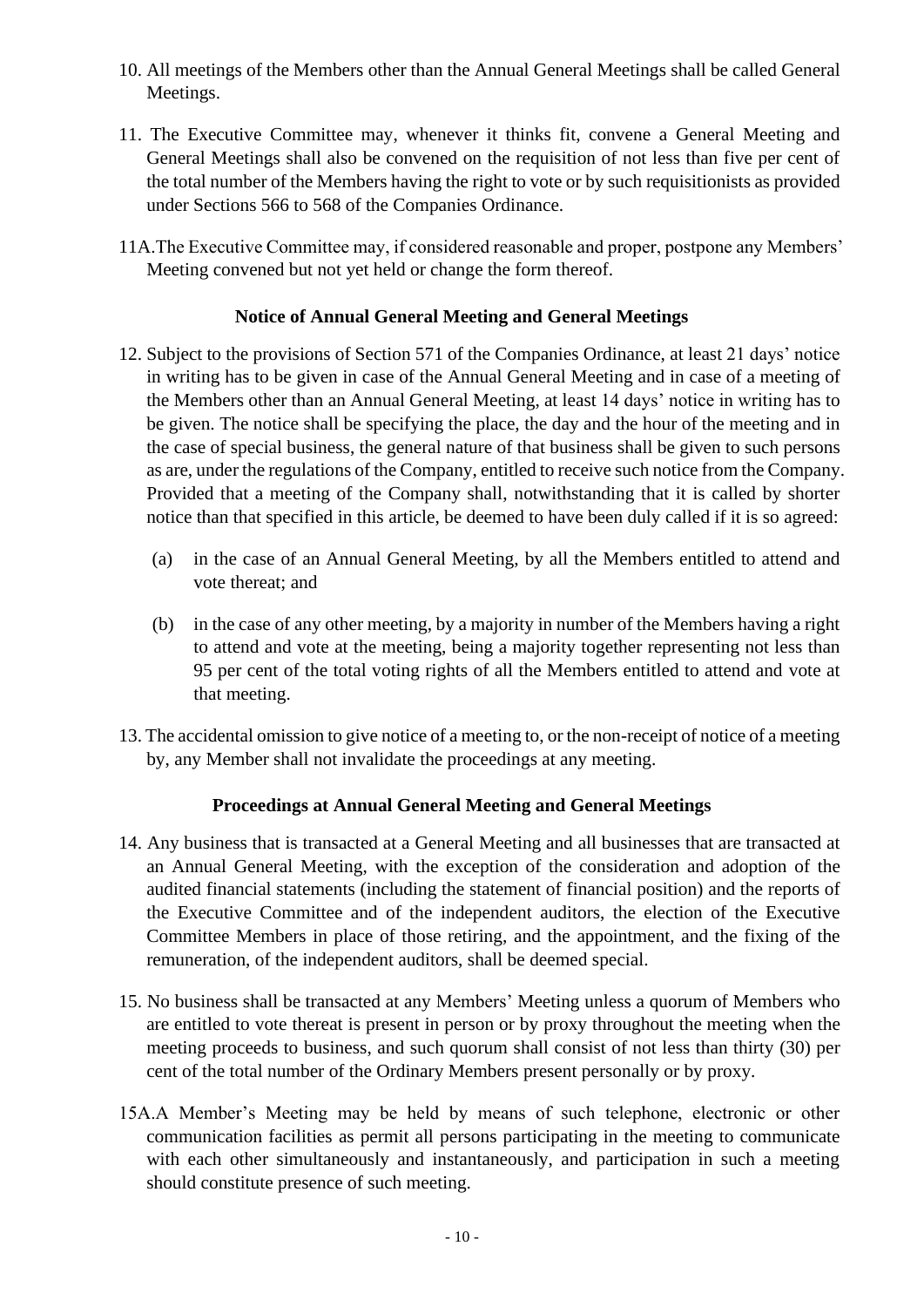- 16. If within 30 minutes from the time appointed for the meeting a quorum is not present, the meeting, if convened upon the requisition of Members who are entitled to vote at General Meetings, shall be dissolved; in any other case, it shall stand adjourned to the same day in the next week at the same time and place, and if at the adjourned meeting a quorum is not present within 30 minutes from the time appointed for the meeting, the Ordinary Members present personally or by proxy shall be a quorum.
- 17. The President of the Executive Committee shall preside as chairperson at every Members' Meeting. If the President shall not be present within 30 minutes after the time appointed for holding the meeting, shall be unwilling to take the chair or has given notice to the Company of his intention not to attend the meeting, the Vice-President(s) shall elect from and among themselves one of them present to be the chairperson; or if none of them shall be present and willing to act as chairperson, then the Ordinary Members present shall choose any Executive Committee Member present to be the chairperson and if no Executive Committee Member shall be present or willing to take the chair, the Ordinary Members present shall elect one amongst them to be the chairperson.
- 18. The chairperson of any Members' Meeting may, with the consent of such meeting at which a quorum is present (and shall if so directed by the meeting), adjourn the meeting from time to time and from place to place, but no business shall be transacted at any adjourned meeting other than the business left unfinished at the meeting from which the adjournment took place. When a meeting is adjourned for one month or more, notice of the adjourned meeting shall be given in the manner provided by articles 64 to 67 of Part B of these Articles of Association below. Save as aforesaid, it shall not be necessary to give any notice of an adjournment of the business to be transacted at an adjourned meeting.
- 19. At any Members' Meeting, a resolution put to vote of the meeting shall be decided on a show of hands, unless a poll is (before or on the declaration of the result of the show of hands) demanded by (i) the chairperson or (ii) at least five Ordinary Members present personally or by proxy or at least five (5) per cent of the total number of Ordinary Members present personally or by proxy, whichever is the lower, and entitled to vote and, unless a poll is demanded, a declaration by the chairperson that a resolution has, on a show of hands, been carried, or carried unanimously or by a particular majority, or lost, and an entry to that effect in the book of proceedings of the Company shall be conclusive evidence of the fact, without proof of the number or proportion of the votes recorded in favour of or against that resolution.
- 20. In case of an equality of votes, whether on a show of hands or on a poll, the chairperson of the meeting at which the show of hands takes place or the poll is demanded shall be entitled to a second or casting vote.

### **Votes of Members**

- 21. Every Ordinary Member shall have one vote at any Members' Meeting, subject to article 22 of Part B of these Articles of Association below. A Member who is not an Ordinary Member shall have no right to vote.
- 22. No Ordinary Member shall be entitled to vote at any Members' Meeting unless all monies payable by him to the Company in his capacity as Ordinary Member and which have been outstanding for more than one (1) month after they fell due for payment, have been paid.
- 23. Votes may be given by any Ordinary Member either personally or by proxy.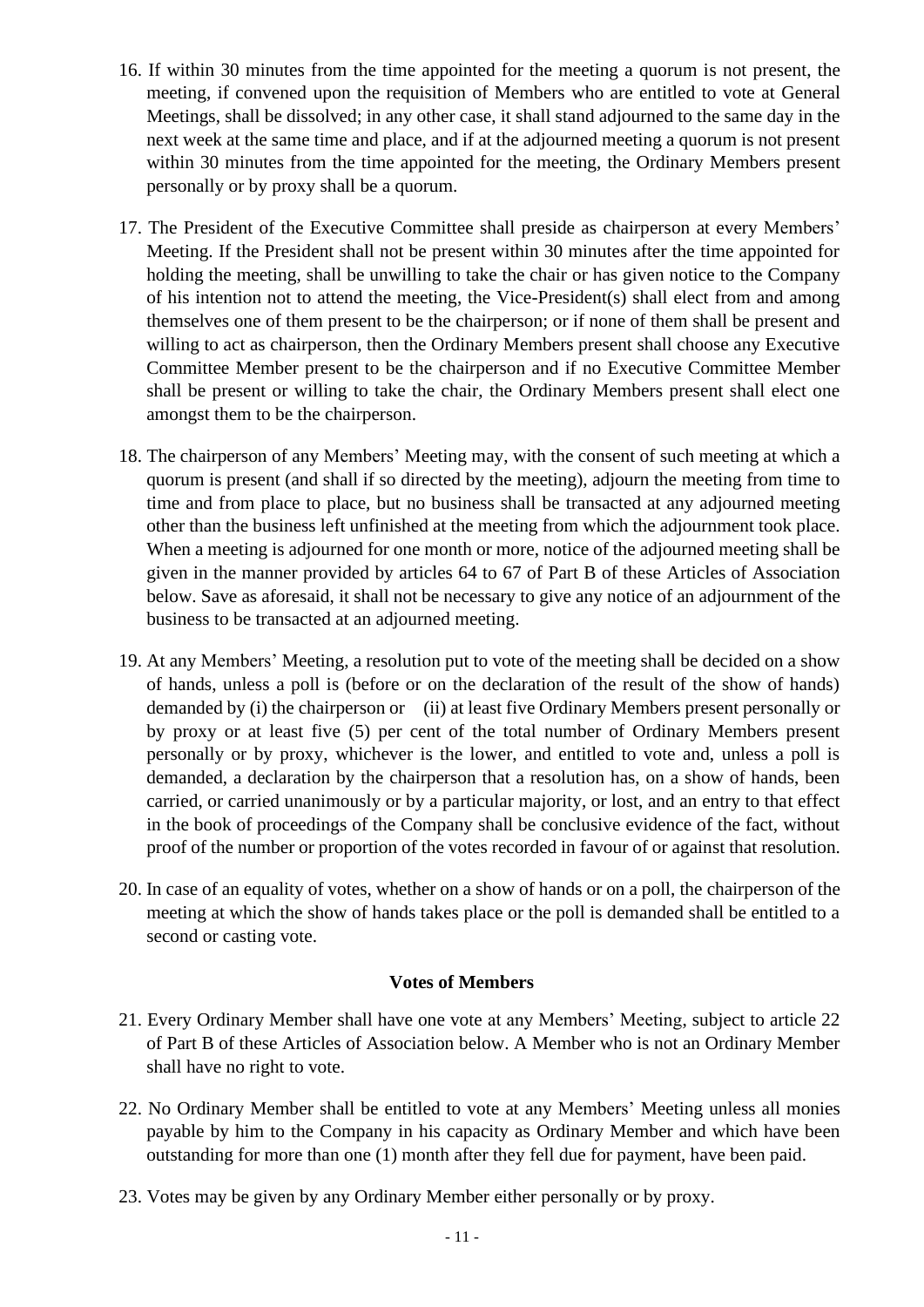- 24. The instrument appointing a proxy shall be in writing under the hand of the appointer or of his attorney duly authorized in writing. A proxy need not be a Member.
- 25. The instrument appointing a proxy and the power of attorney or other authority, if any, under which it is signed or a notarially certified copy of that power or authority shall be deposited at the Registered Office or at such other place within Hong Kong as is specified for that purpose in the notice convening the meeting not less than 24 hours before the time for holding the meeting or the adjourned meeting at which the person named in the instrument proposes to vote, failing which the instrument of proxy shall not be treated as valid.
- 26. The instrument appointing a proxy shall be deemed to confer authority to demand or join in demanding a poll.
- 27. A vote given in accordance with the terms of an instrument of proxy shall be valid notwithstanding the previous death or insanity of the principal or revocation of the proxy or of the authority under which the instrument of proxy was executed, provided that no intimation in writing of such death, insanity or revocation as aforesaid shall have been received by the Company at the Registered Office before the commencement of the meeting or the adjourned meeting at which the instrument of proxy is used.

#### **Honorary Members and Officers**

28. The Company may, by a resolution passed at a meeting of the Executive Committee, appoint such persons who, in the opinion of the Executive Committee, are worthy of such distinction by reason of their fame, position or other outstanding qualifications, or who have rendered distinguished services or special contribution to the Company, as Honorary Officers, namely Honorary Patrons, Honorary Presidents, Honorary Advisors and Honorary Members and such other Honorary Officers as the Executive Committee may from time to time at their discretion determine. Regulations regarding their appointment will be made by a meeting of the Executive Committee. They may be requested to attend all meetings of the Executive Committee and take part in the discussion but without any voting power. The term of office of Honorary Officers shall be the same as that of Executive Committee Members. An Honorary Officer is not entitled to (i) receive notice of any Members' Meeting and (ii) attend and vote thereat.

#### **Executive Committee**

- 29. The Executive Committee shall be the executive body of the Company and the number of Executive Committee Members shall not be less than five (5) but not more than twelve (12). The first Executive Committee Members were nominated in writing by a majority of the Founder Members.
- 30. The Executive Committee shall have one President, not more than four Vice-Presidents, one Secretary, one Treasurer and other officers.
- 30A Only those Ordinary Members who have obtained 3 Dan or above in Kendo as recognised by International Kendo Federation can stand as candidates for the election of presidency of the Executive Committee.
- 31. (a) The President and other Executive Committee Members shall be elected at the Annual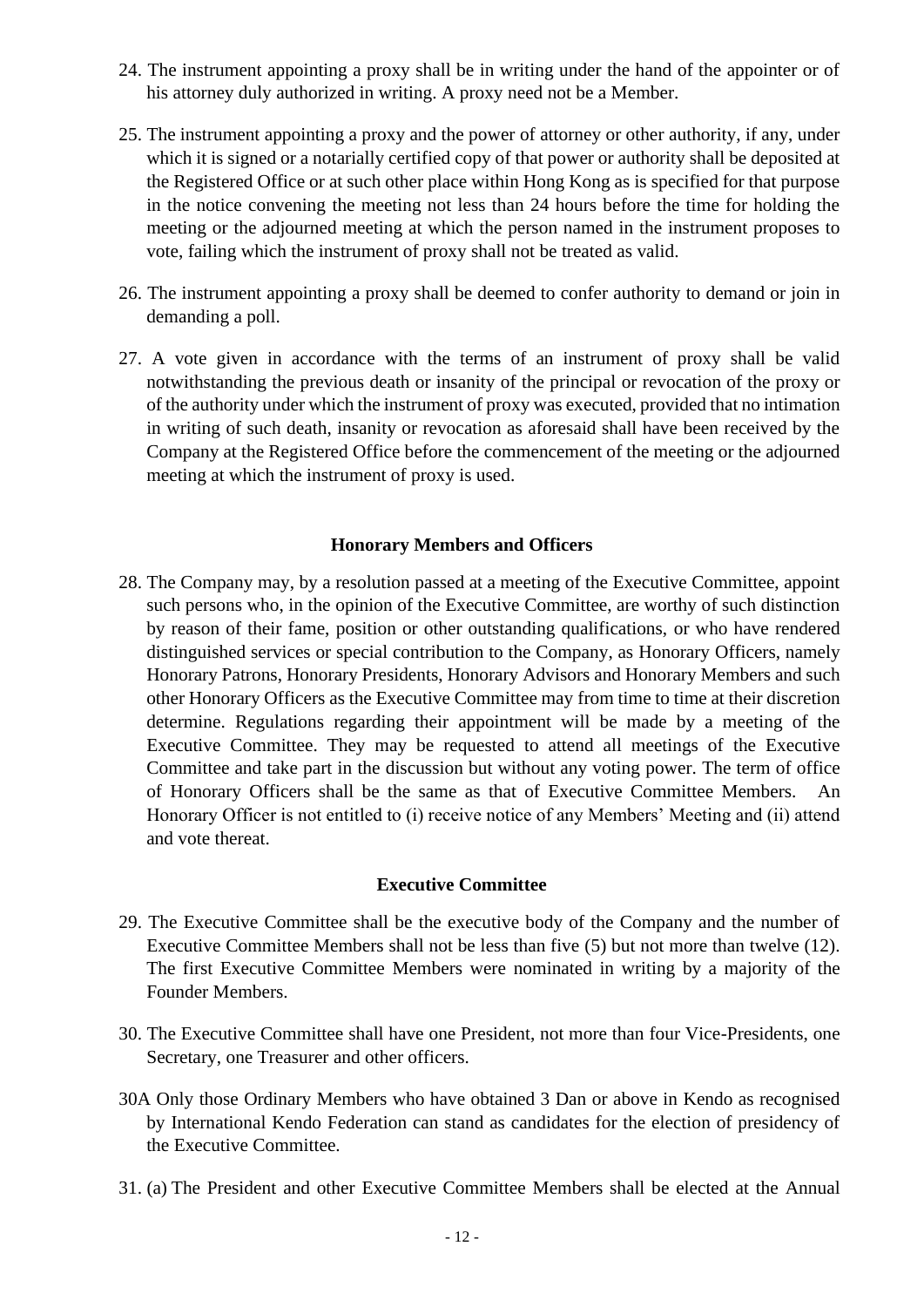General Meeting by Ordinary Members of the Company and subject to article 33 of Part B of these Articles of Association below, he shall have the power to appoint Ordinary Members of the Company as Vice-President, Secretary, Treasurer and other officers of the Executive Committee as he thinks fit.

- (b) The term of office of the President and other Executive Committee Members shall be three years.
- (c) If the President shall resign from or vacate his office before his term expires, the Vice Presidents shall elect from and among themselves one of them to be the Acting President. The Acting President shall as soon as reasonably practicable but in any event within 21 days convene a General Meeting to be held within 28 days therefrom for the purpose of electing a new President for the residue of the term of office of that resigning or vacating President.
- 32. (a)Each nomination for the office of the President and other Executive Committee Members to be valid must be seconded by two Ordinary Members and signed by the candidate and shall be in such form as the Executive Committee shall prescribe.
	- (b)The retiring President of the Executive Committee shall be automatically eligible for reelection without nomination subject to the absence of any nominee after the nomination period closes.
	- (c)All nomination forms must reach the Executive Committee or such sub-committee as the Executive Committee shall appoint for the purpose of election of the President of the Executive Committee at least seven (7) days before the time fixed for the Annual General Meeting at which the election shall take place.
	- (d) The candidate who shall have received the most votes for the office of the President shall be elected to such office.
	- (e)Candidates who shall have received the most votes will become the Executive Committee Members. The Executive Committee Members will elect the Vice President(s), Secretary, Treasurer and other officers themselves promptly after the conclusion of the Annual General Meeting.
- 33. If any Executive Committee Member vacates his office before his term expires, the President shall, having regard to the diversity of the Executive Committee, have power to appoint any Ordinary Member of the Company to fill up the vacancy of that vacating Executive Committee Member for the residue of the term of office of that vacating Executive Committee Member.

### **Powers and Duties of the Executive Committee**

34.The general business of the Company including the properties and assets, whether real or personal, movable or immovable, as well as present or future, shall be managed by the Executive Committee which may pay all costs and expenses reasonably and properly incurred in setting up and registering the Company, and may exercise all such powers of the Company as are not provided by the Companies Ordinance, or by these Articles of Association, required to be exercised by the Company in Members' Meeting subject nevertheless to any provisions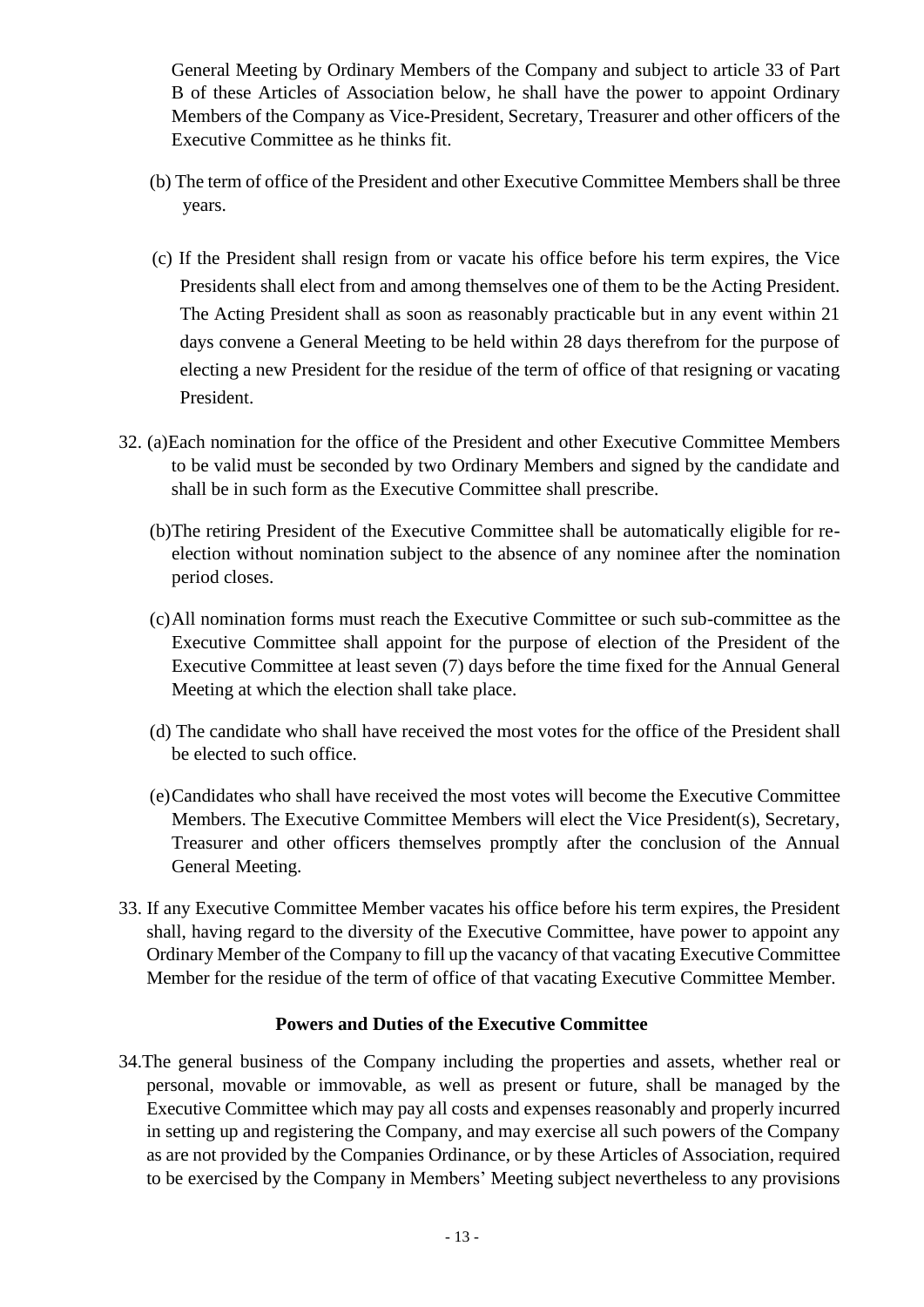of these Articles of Association, the provisions of the Companies Ordinance and such regulations being not inconsistent with the aforesaid provisions as may be prescribed by the Company in Members' Meeting; but no regulation made by the Company in Members' Meeting shall invalidate any prior act of the Executive Committee, which would have been valid if that regulation had not been made. Without prejudice to the general powers conferred by these Articles of Association, it is hereby expressly declared that the Executive Committee shall have the power from time to time at its absolute discretion to hire, employ, engage, suspend, dismiss or replace secretaries, treasurers, accountants, managers, trainers, tutors, instructors, clerks, servants, groundsmen, workers, other employees, lawyers, auditors, surveyors or other professional or non-professional advisers or consultants of the Company, and to fix, vary and pay their fees, salaries, wages, allowances, disbursements, gratuities, pensions, emoluments or honoraria.

- 35.The Executive Committee shall have power to set up a sub-committee or sub-committees to assist it in the carrying out of its duties.
- 36. The Executive Committee shall have power to make or alter any Rules subject to the provisions of the Companies Ordinance.

## **Disqualification of Executive Committee Members**

- 37. The office of an Executive Committee Member shall be vacated if he:
	- (a) becomes bankrupt; or
	- (b) is found lunatic or becomes of unsound mind; or
	- (c) resigns his office by notice in writing to the Company; or
	- (d) becomes prohibited from being an Executive Committee Member by reason of any Court order made under the Companies Ordinance, or if he is convicted of any indictable offence; or
	- (e) is elected or appointed a member of the Senate of the Company; or
	- (f) is removed by an ordinary resolution of the Company in any Members' Meeting; or
	- (g) passed away; or
	- (h) is absent from the meetings of the Executive Committee for six (6) consecutive months without the written consent of the President; or
	- (i) is removed by a resolution passed at a meeting of the Executive Committee by threequarters of the Executive Members present or participating.

## **Proceedings of the Executive Committee**

- 38. The Executive Committee shall hold its own meetings at least once every three months. Notice, agenda and discussion papers shall be sent to each Executive Committee Member at least three days before the Executive Committee Meeting.
- 39. No business shall be transacted at any meeting of the Executive Committee unless a quorum is present at the time when the meeting proceeds to business. Not less than fifty percent (50%) of the Executive Committee Members present in person shall be a quorum.
- 40. A resolution in writing, signed by all the Executive Committee Members for the time being entitled to receive notice of a meeting of the Executive Committee, shall be as valid and effectual as if it had been passed at a meeting of the Executive Committee duly convened and held.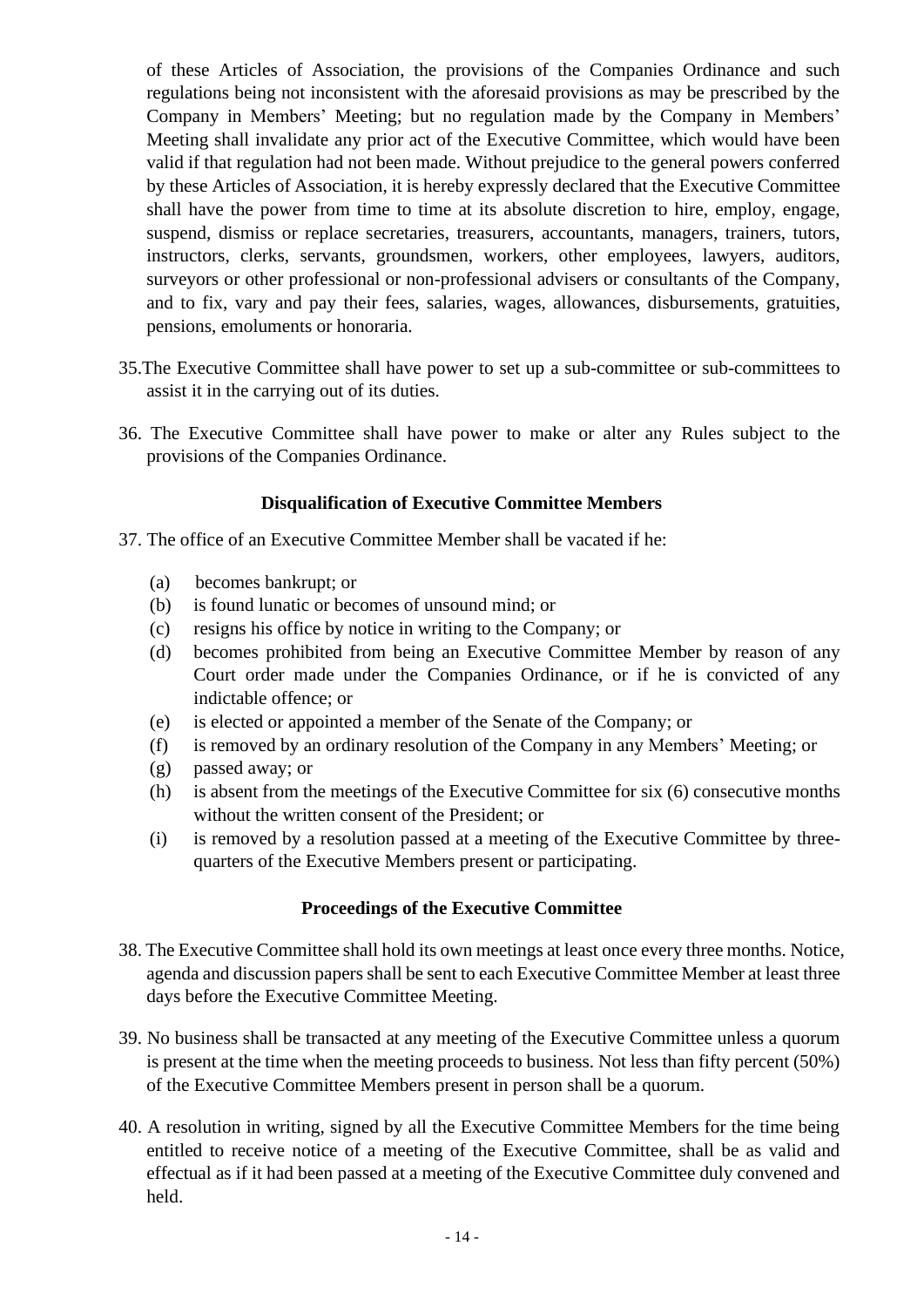40A. A meeting of the Executive Committee may be held by means of such telephone, electronic or other communication facilities as permit all persons participating in the meeting to communicate with each other simultaneously and instantaneously, and participation in such a meeting should constitute presence of such meeting.

### **Senate**

- 41. The Company shall have a Senate which shall consist of not less than four (4) members but do not have a maximum number of members.
- 42. At the Annual General Meeting,
	- (i) every Dojo Member shall appoint one of its members as a member of the Senate; and
	- (ii)all Ordinary Members shall elect not more than four (4) Ordinary Members of Third Dan or above in Kendo as recognised by International Kendo Federation to be members of the Senate.
- 43. (a) Each nomination for the office of members of the Senate to be elected under article 42(iii) of Part B of these Articles of Association above to be valid must be seconded by two Ordinary Members and signed by the candidate and shall be in such form as the Executive Committee shall prescribe.
	- (b) All nomination forms must reach the Executive Committee or such sub-committee as the Executive Committee shall appoint for the purpose of election of the members of the Senate of the Company at least seven (7) days before the date fixed for the Annual General Meeting in which the election shall take place.
	- (c)The candidates who shall have the most votes shall be elected to the offices of members of the Senate.
	- (d) The term of office of each member (including the chairperson) of the Senate shall be three years.
- 44. (a) The Senate shall have one chairperson who shall be elected from and among all members of the Senate.
	- (b) If the chairperson of the Senate shall resign from or vacate his office before his term expires, the other members of the Senate shall elect from and among themselves one of them to be the new chairperson for the residue of the term of office of that resigning or vacating chairperson.
- 45. (a) Each nomination for the office of chairperson of the Senate to be valid must be seconded by two members of the Senate and signed by the candidate and shall be in such form as the Executive Committee shall prescribe.
	- (b) All nomination forms must reach the Executive Committee or such sub-committee as the Executive Committee shall appoint for the purpose of election of the chairperson of the Senate at least seven (7) days before the date on which the election shall take place.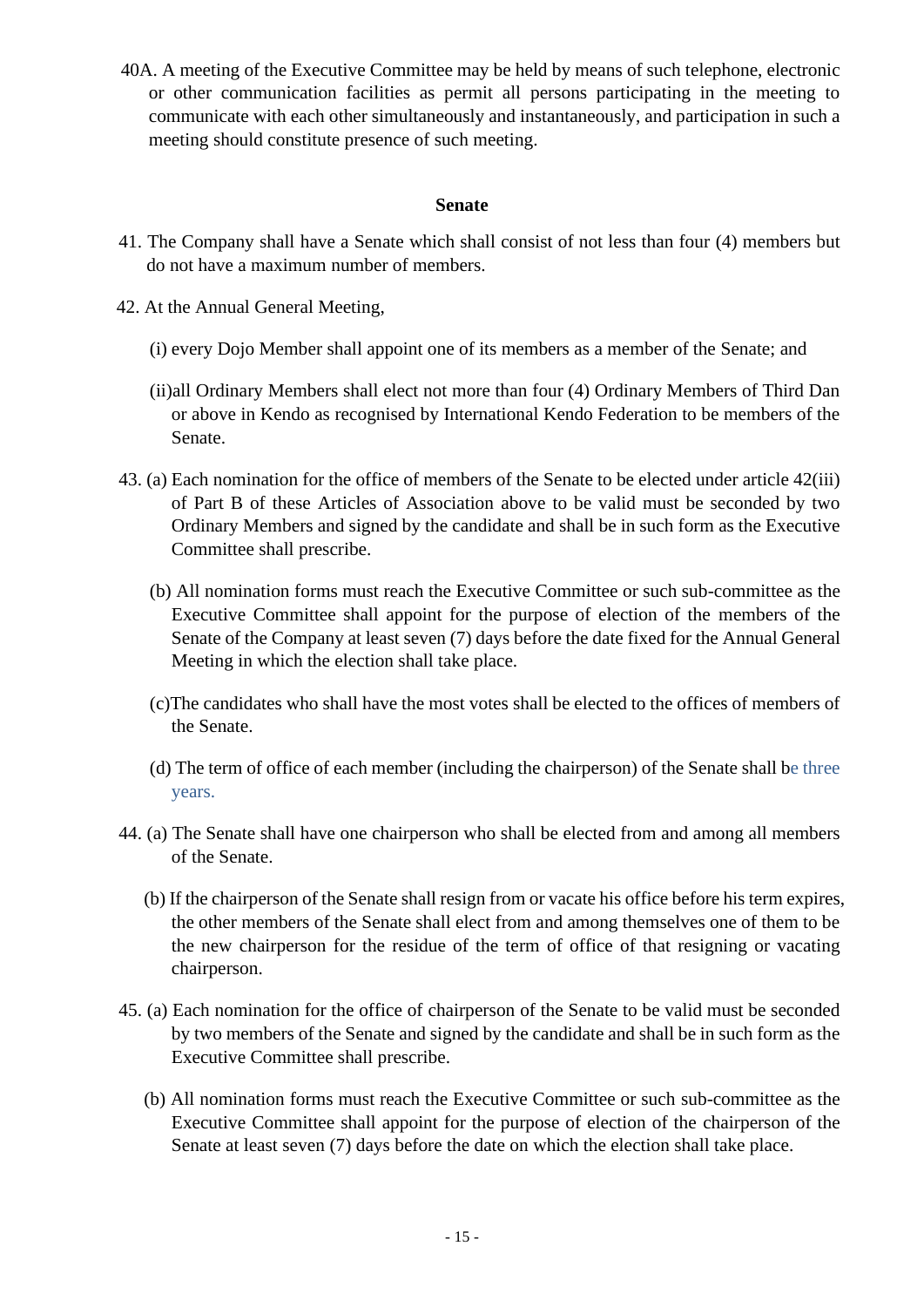- (c) The candidate who shall have the most votes for the office of chairperson of the Senate shall be elected to such office.
- 46. (i) If any member of the Senate appointed by any Dojo Member- or, Ordinary Member vacates his office before his term expires, the Dojo Member by whom the vacating Senate member was appointed shall have power to appoint any of its members (who is not an Executive Committee Member for the time being) to fill up the vacancy of that vacating Senate member for the residue of the term of office of that vacating Senate member; and
	- (ii) If any member of the Senate elected under article 42(ii) of Part B of these Articles of Association above vacates his office before his term expires, the Senate shall have power to appoint any Ordinary Member of the Company of Third Dan or above in Kendo as recognised by International Kendo Federation (who is not an Executive Committee Member and the Senate member for the time being) to fill up the vacancy of that vacating Senate member for the residue of the term of office of that vacating Senate member.

#### **Powers and Duties of the Senate**

- 47. The Senate shall have the following functions and powers:
	- (a) to supervise and monitor the Executive Committee in the exercise and performance of its powers and duties and to call for explanation from the Executive Committee as and when the Senate considers necessary;
	- (b) to consider, comment and approve the annual budget of the Company prepared by the Executive Committee and the Company's expenditure for any sum of HK\$40,000.00 or more;
	- (c) to scrutinize and if deemed proper, approve the striking out of any Members, Ordinary, Associate or Dojo, as recommended by the Executive Committee;
	- (d) to advise and make recommendations to the Executive Committee on the interpretation of Rules and directions from time to time passed or approved by the Executive Committee;
	- (e) to advise and make recommendations to the Executive Committee on such matters as it may consider necessary or expedient for the proper conduct and management of the Company and its Members;
	- (f) to discuss and consider proposals and suggestions submitted by the Executive Committee and the Members and to advise and make appropriate recommendations to the Executive Committee or the Members regarding its decisions or resolutions with respect to such proposals and suggestions; and
	- (g) to set up a sub-committee or sub-committees (which must report its or their discussions and resolutions to the Executive Committee in a timely manner) consisting of such of their members and on such terms of appointment to consider and investigate any of the above or relating matters as it shall consider appropriate.
- 47A. Any proposal for the Company's activities (including the expenditure for the trips to be made and contests to be participated in) shall be deemed to be approved by the Senate if no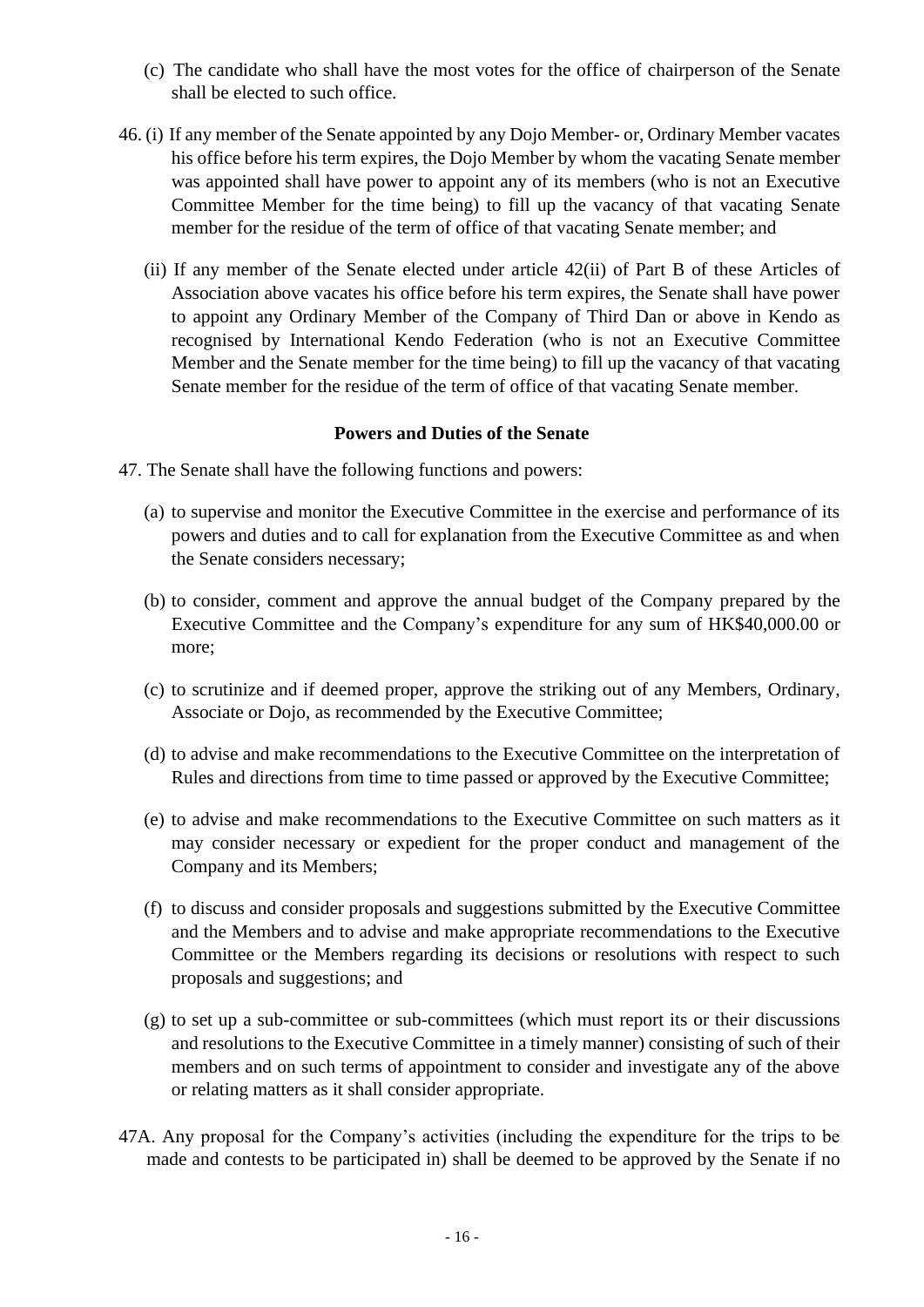opposition to the same is received by the Executive Committee within 14 calendar days of its submission of the proposals to the Senate for consideration.

48. Without prejudice to article 47 of Part B of these Articles of Association above, the Senate shall have power to veto by a majority of not less than three-quarters of its members present at a meeting of the Senate any resolution of the Executive Committee.

### **Disqualification of Senate Members**

- 49. The office of a Senate Member shall be vacated if he:
	- (a) becomes bankrupt; or
	- (b) is found lunatic or becomes of unsound mind; or
	- (c) resigns his office by notice in writing to the Company; or
	- (d) becomes prohibited from being a member of the Senate by reason of any Court order made under the Companies Ordinance, or if he is convicted of any indictable offence; or
	- (e) is elected or appointed an Executive Committee Member; or
	- (f) is removed, with the consent of the Senate, by an ordinary resolution of the Company in any Members' Meeting; or
	- (g) passed away; or
	- (h) is absent from the meetings of the Senate for six (6) consecutive months without the written consent of the chairperson of the Senate; or
	- (i) behaves inappropriately or badly or misbehaves himself that has brought the Company into disrepute or harmed the image, interests or reputation of the Members.

## **Proceedings of the Senate**

- 50. The Senate shall hold their own meetings at least once every three months.
- 51. No business shall be transacted at any meeting of the Senate unless a quorum is present at the time when the meeting proceeds to business. Not less than fifty per cent (50%) of the members of the Senate present in person shall be a quorum.
- 52. (i)Subject to article 48 of Part B of the Articles of Association above, questions arising at any meeting of the Senate shall be decided by a simple majority of votes. In case of an equality of votes, the chairperson of the Senate shall have a second or casting vote.
	- (ii) A resolution in writing, signed by all the members of the Senate for the time being entitled to receive notice of a meeting of the Senate, shall be as valid and effectual as if it had been passed at a meeting of the Senate duly convened and held.
- 52A. A meeting of the Senate may be held by means of such telephone, electronic or other communication facilities as permit all persons participating in the meeting to communicate with each other simultaneously and instantaneously, and participation in such a meeting should constitute presence of such meeting.

### **Minutes**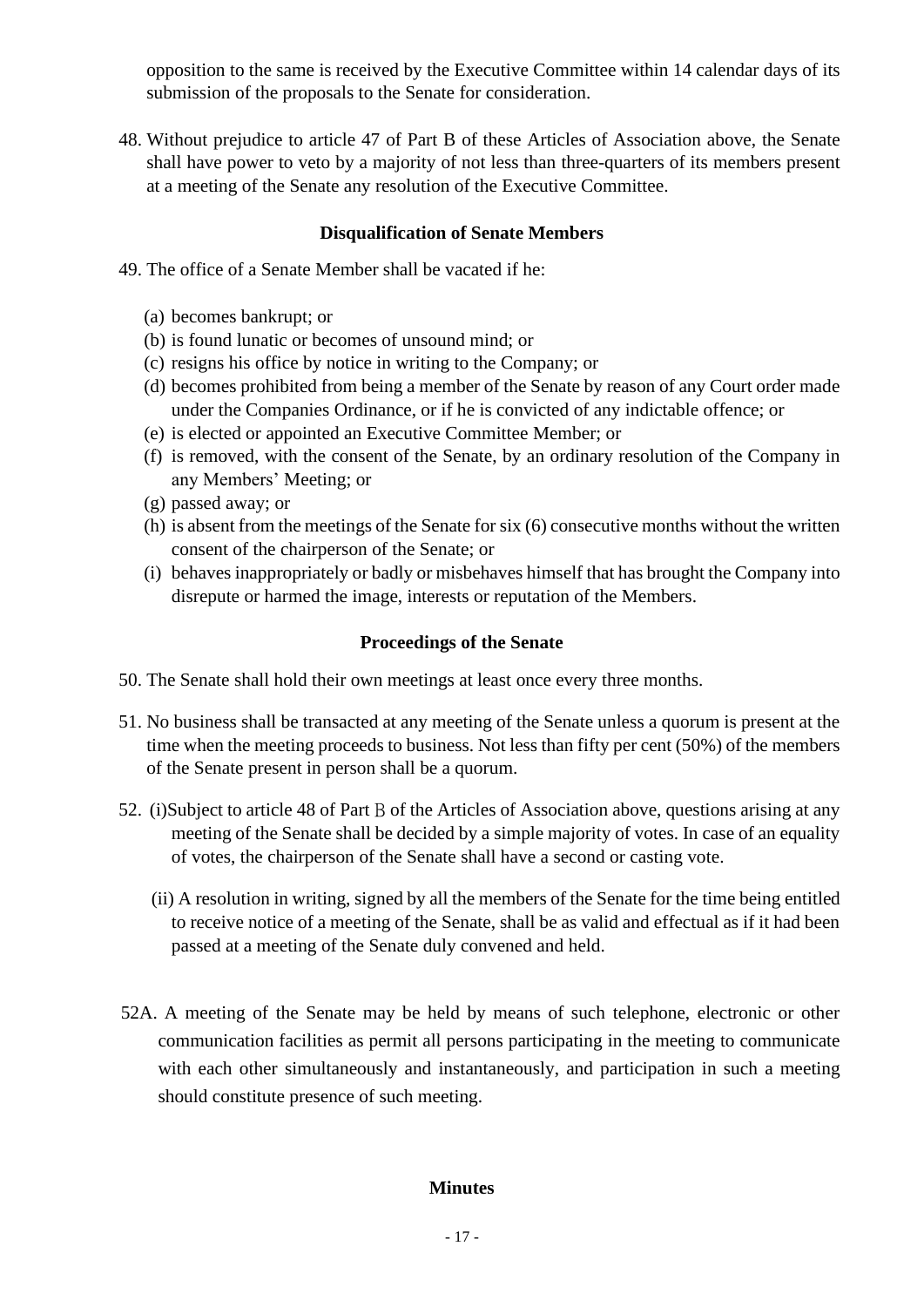- 53. The Executive Committee shall cause minutes to be made in books provided for the purpose of recording:
	- (a) all appointments made by the Executive Committee;
	- (b) the names of the Executive Committee Members present at or participating in each meeting of the Executive Committee;
	- (c) the names of the members of the Senate present at or participating in each meeting of the Senate, and
	- (d) all resolutions, dissenting views and proceedings at all meetings of the Company, the Executive Committee, the Senate and their respective sub-committees.

## **Company Secretary**

54. The Company Secretary shall be appointed by the Executive Committee for such term, at such remuneration and upon such conditions as he may think fit.

## **Cheques and Seal**

- 55. All cheques drawn by the Company shall be impressed with the chop of the Company and signed by any two of the designated Executive Committee Members and/or such other person or persons as the Executive Committee may from time to time appoint.
- 56. The Seal shall be in the custody of the Executive Committee and shall not be affixed to any instrument except by the authority of a resolution of the Executive Committee and the President and the Secretary of the Executive Committee or any two of the Executive Committee Members or such other person or persons as the Executive Committee may appoint shall sign every instrument to which the Seal is so affixed in their or his presence.

### **Accounts**

- 57. The Executive Committee shall cause proper books of account to be kept and the financial statements to be prepared with respect to:–
	- (a) all sums of money received and expended by the Company and the matters in respect of which the receipt and expenditure takes place;
	- (b) all sales and purchases of goods by the Company; and
	- (c) the assets and liabilities of the Company

provided that proper books and financial statements shall not be deemed to be kept and prepared if there are not kept and prepared such books of account and financial statements as are necessary to give a true and fair view of the state of the Company's affairs and to explain its transactions.

58. The books of account shall be kept at the Registered Office or subject to Section 374 of the Companies Ordinance at such other place or places as the Executive Committee may think fit and shall always be open to the inspection of the Executive Committee Members. All receipts shall be deposited into a bank account in the name of the Company and all cheques drawn thereon shall be jointly signed by any two designated Executive Committee Members.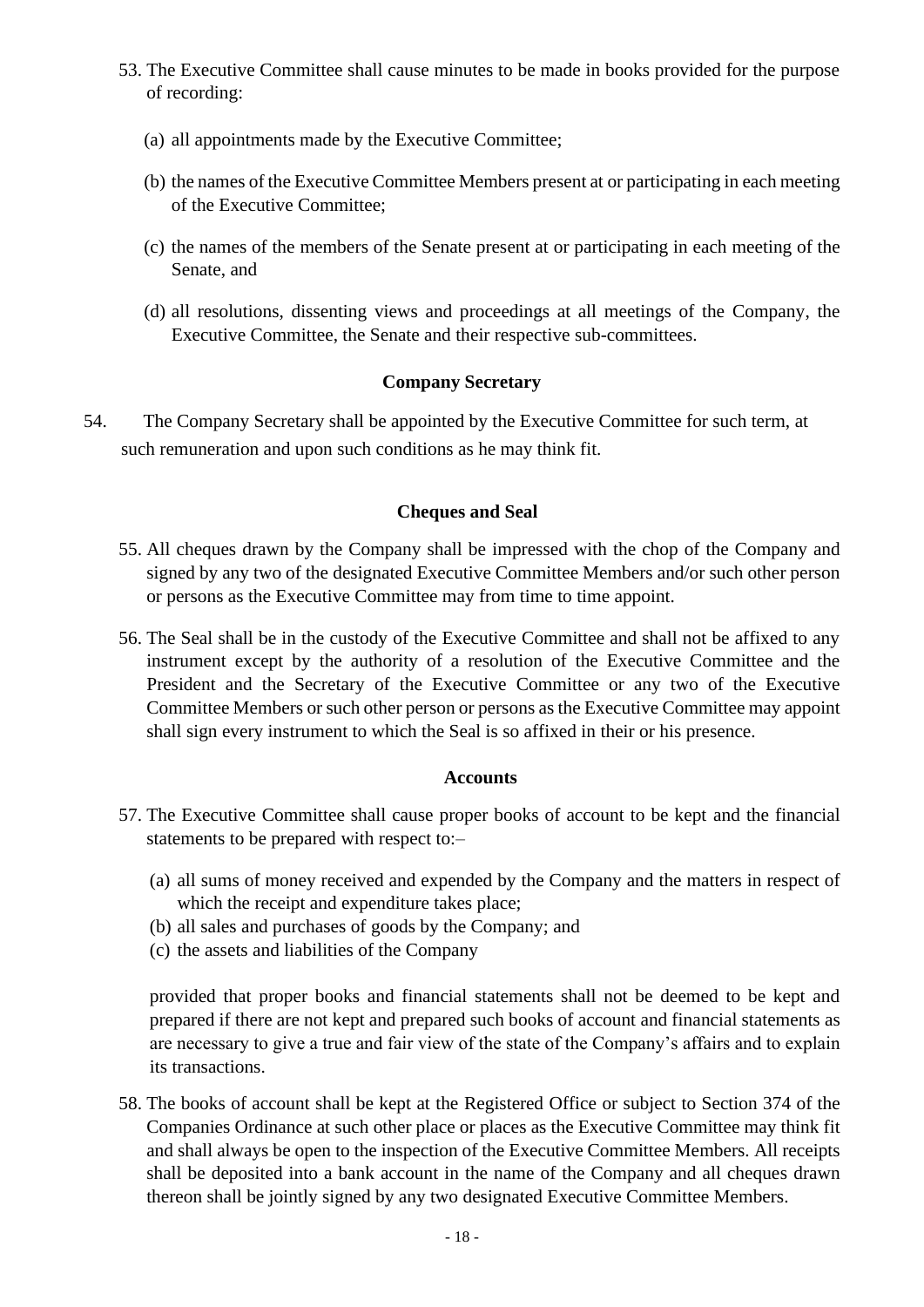- 59. The Executive Committee shall from time to time determine whether, at what times and places and under what conditions or regulations the books of account and financial statements of the Company or any of them shall be open to the inspection of the Members not being Executive Committee Members and no Member (not being an Executive Committee Member) shall have any right to inspect such books or statements or other document of the Company except as conferred by the Companies Ordinance or the Articles of Association or authorised by the Executive Committee or a resolution of the Company in Members' Meeting.
- 60. The Executive Committee shall, from time to time in accordance with Sections 429, 431 and 610 and Sections 383, 388 and 391 of the Companies Ordinance, cause to be prepared and to be laid before the Company in the Annual General Meeting, such income and expenditure accounts, statement of financial position and reports as are referred to in those sections.
- 60A. The annual financial statements of the Company shall be made up to 31st March (or any other date as reasonably determined by the Executive Committee) in each calendar year or prepared by each accounting reference period as required by the Companies Ordinance. The financial statements must follow the accounting standards issued or adopted by the HKICPA or its successors and adhere to all of the recommended practices of the HKICPA or its successors.
- 61. A copy of the financial statements (including every document required by any applicable law to be annexed thereto) which is to be laid before the Company in the Annual General Meeting, together with a copy of each of the Executive Committee's report and the independent auditor's report shall, not less than 21 days before the date of the meeting, be sent to all Members entitled to receive notices of the Annual General Meetings provided that the same are not required to be sent to the above Members whose respective addresses the Company is not aware.
- 61A.The Executive Committee must keep accounting records as required by the Companies Ordinance.

#### **Audit**

62. Independent auditors shall be appointed and their duties regulated in accordance with the applicable statutory requirements.

## **Winding Up**

63. The provisions of articles 6 and 7 of "Part A: Mandatory Articles" of the Articles of Association above relating to the winding up or dissolution of the Company shall have effect and be observed as if the same were repeated in this Part B of the Articles of Association.

#### **Notice**

- 64.Every Member shall register with the Company an address in Hong Kong to which notices can be sent and if any Member shall fail so to do, notice may be given to such Member by sending the same in any of the manners hereinafter mentioned to his last known place of business or residence or, if there is none, by posting the same for three days at the Registered Office.
- 65. A notice of the Company may be given by delivery, post, facsimile transmission or email.
- 66. (a) A notice delivered to the registered address of a Member shall be deemed to have been served at the time of delivery.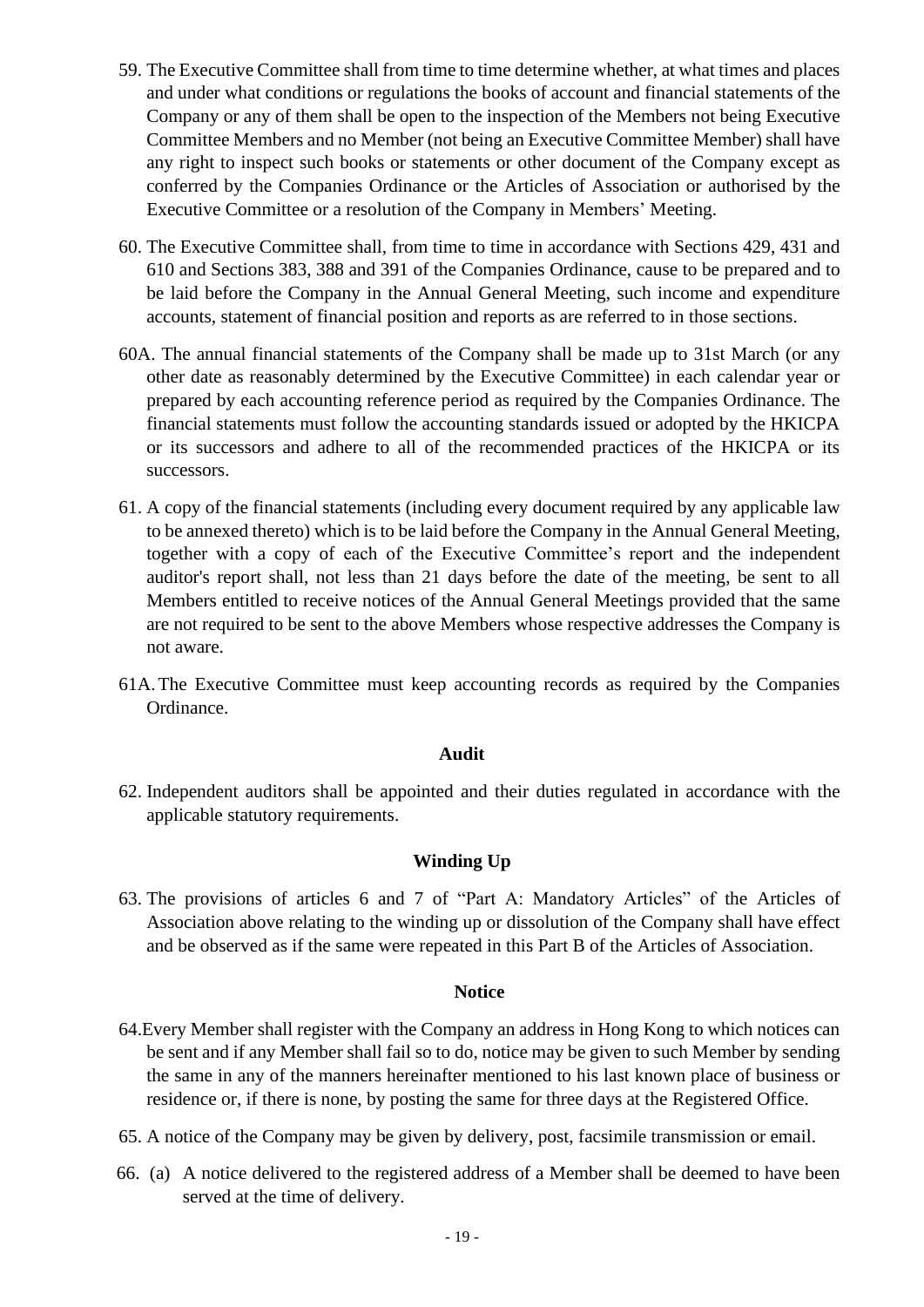- (b) A notice sent by post to an address in Hong Kong shall be deemed to have been served on the day following its posting.
- (c) A notice sent by facsimile transmission or email shall be deemed to have been served at the time of such transmission.
- (d) In the case of a notice sent by post, in proving service thereof, it shall be sufficient to prove that the envelope or wrapper containing the notice was properly addressed and stamped and was deposited in a post box or at the post office.
- 67. Unless otherwise required by the provisions of the Companies Ordinance, all books of account, financial statements and other documents kept by the Company and all notices given by the Company may be either in the Chinese or English language, or both.

## **Indemnity**

- 68. (1) Subject to Section 468 of the Companies Ordinance, every officer or other servant of the Company (other than an Executive Committee Member) shall be indemnified out of the funds of the Company against all liabilities incurred by him in the proper and reasonable discharge of his duties as such officer or servant in defending any proceedings, whether civil or criminal, in which judgment is given in his favour or in which he is acquitted or in connection with an application under Sections 903 and 904 of the Companies Ordinance in which relief is granted to him by the court provided that none of the funds and assets of the Company shall be applied in payment of the whole or part of any fine or penalty imposed upon any person by sentence or order of a Court of Justice.
	- (2) (A) A current or former Executive Committee Member may be indemnified out of the Company's assets against any liability incurred by him to a person other than the Company or an associated company of the Company (the "**Associated Company**") in connection with any negligence, default, breach of duty or breach of trust in relation to the Company or the Associated Company (as the case may be).
		- (B) Paragraph (A) just above only applies if the indemnity does not cover:
			- (a) any liability of the Executive Committee Member to pay:
				- (i) a fine imposed in criminal proceedings; or
				- (ii) a sum payable by way of a penalty in respect of non-compliance with any requirement of a regulatory nature; or
			- (b) any liability incurred by the Executive Committee Member:
				- (i) in defending criminal proceedings in which the Executive Committee Member is convicted;
				- (ii) in defending civil proceedings brought by the Company, or an Associated Company in which judgment is given against the Executive Committee Member;
				- (iii) in defending civil proceedings brought on behalf of the Company by a Member or of an Associated Company in which judgment is given against the Executive Committee Member;
				- (iv) in defending civil proceedings brought on behalf of an Associated Company by a member of the Associated Company or by a member of an associated company of the Associated Company, in which judgment is given against the Executive Committee Member; or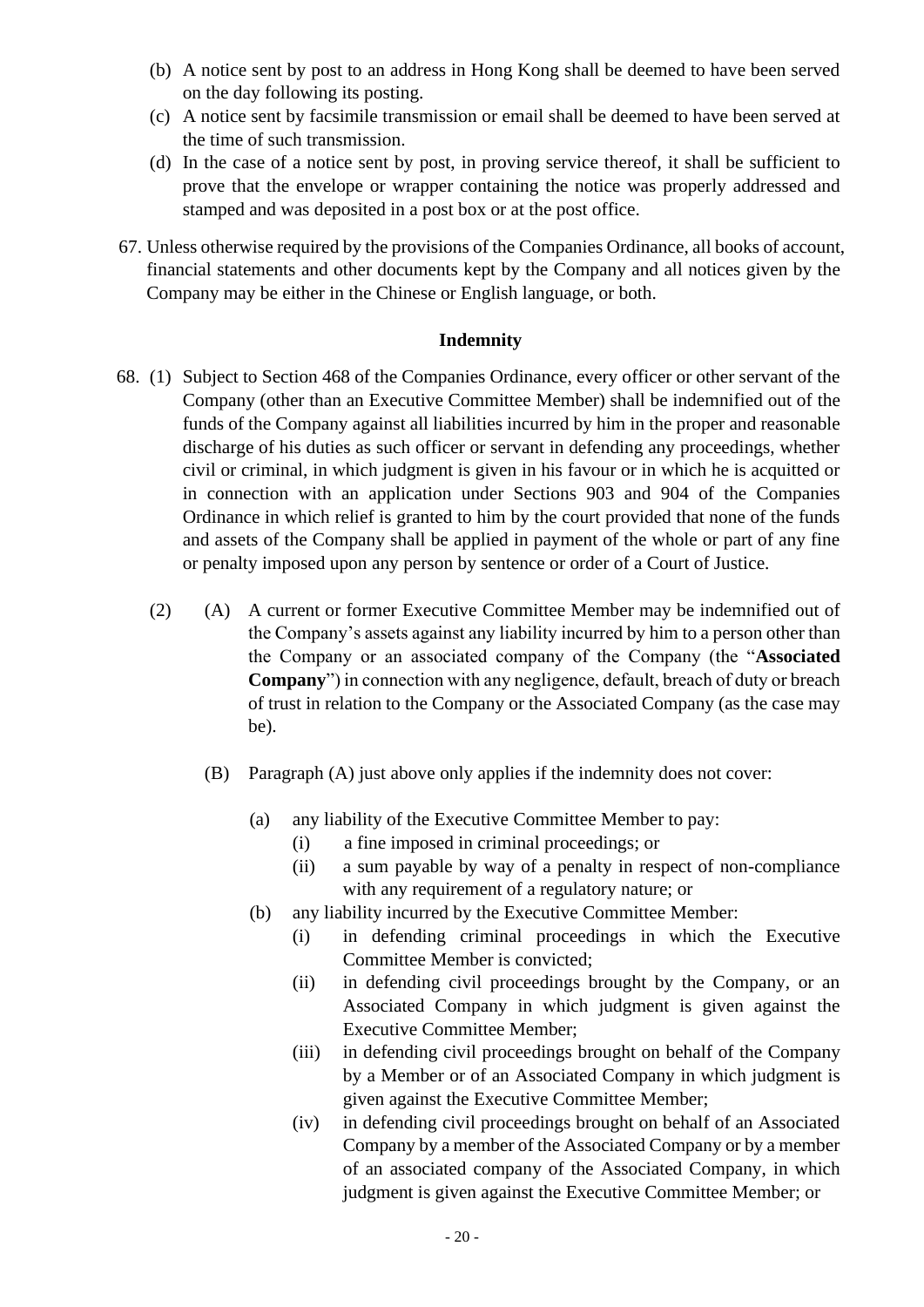- (v) in connection with an application for relief under Section 903 or 904 of the Companies Ordinance in which the Court refuses to grant the Executive Committee Member relief.
- (C) A reference in paragraph (B)(b) just above to a conviction, judgment or refusal of relief is a reference to the final decision in the proceedings.
- (D) For the purpose of paragraph (C) just above, a conviction, judgment or refusal of relief:
	- (a) if not appealed against, becomes final at the end of the period for bringing an appeal; or
	- (b) if appealed against, becomes final when the appeal, or any further appeal, is disposed of.
- (E) For the purpose of paragraph (D)(b) just above, an appeal is disposed of if:
	- (a) it is determined, and the period for bringing any further appeal has ended; or
	- (b) it is abandoned or otherwise ceases to have effect.
- (3) Every Ordinary Member, Associate Member or Dojo Member shall indemnify and keep indemnified the Company against all liabilities, costs, claims, damages and loss caused to him or any third party arising out of his participation in any activity organized by the Company.

## **Auditor's Insurance**

- 69. (1) Only in furtherance of the Company's objects but not otherwise, the Executive Committee Members may decide to purchase and maintain insurance, at the expense of the Company, for an auditor of the Company, or an auditor of an Associated Company against:
	- (a) any liability to any person attaching to the auditor in connection with any negligence, default, breach of duty or breach of trust (except for fraud) occurring in the course of performance of the duties of auditor in relation to the Company or any of the Associated Companies (as the case may be); or
	- (b) any liability incurred by the auditor in defending any proceedings (whether civil or criminal) taken against the auditor for any negligence, default, breach of duty or breach of trust (including fraud) occurring in the course of performance of the duties of auditor in relation to the Company or any of the Associated Companies (as the case may be).
	- (2) In this article, a reference to the performance of the duties of an auditor includes the performance of the duties specified in Section 415(6)(a) and (b) of the Companies Ordinance.

### **Records**

70. The Executive Committee must cause the information of the Company to be adequately recorded for future reference as required by the Companies Ordinance.